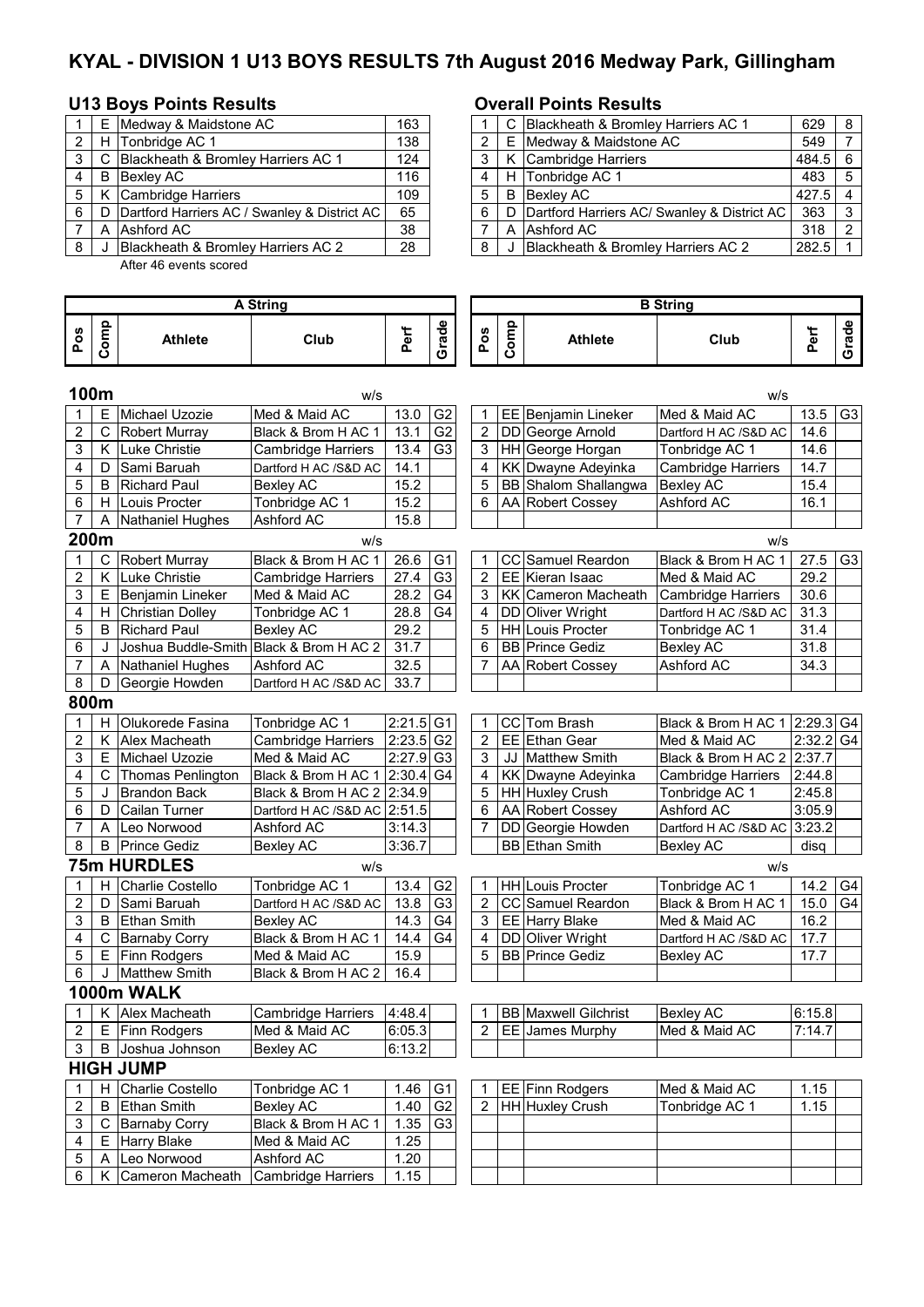### **LONG JUMP**

| 1              | E             | Michael Uzozie            | Med & Maid AC                                                    | 4.50                                                                               | G <sub>3</sub> | $\mathbf 1$    |   | EE Benjamin Lineker         | Med & Maid AC             | 4.15  | G4 |  |  |  |
|----------------|---------------|---------------------------|------------------------------------------------------------------|------------------------------------------------------------------------------------|----------------|----------------|---|-----------------------------|---------------------------|-------|----|--|--|--|
| 2              | H.            | <b>Charlie Costello</b>   | Tonbridge AC 1                                                   | 4.45                                                                               | G <sub>3</sub> | $\overline{2}$ |   | KK Dwayne Adeyinka          | <b>Cambridge Harriers</b> | 3.78  |    |  |  |  |
| 3              | K             | Cameron Macheath          | <b>Cambridge Harriers</b>                                        | 4.09                                                                               |                | 3              |   | CC Benjamin Campbell        | Black & Brom H AC 1       | 3.08  |    |  |  |  |
| 4              | C             | <b>Barnaby Corry</b>      | Black & Brom H AC 1                                              | 3.86                                                                               |                | 4              |   | HH Huxley Crush             | Tonbridge AC 1            | 2.94  |    |  |  |  |
| 5              | J             | <b>Matthew Smith</b>      | Black & Brom H AC 2                                              | 3.73                                                                               |                | 5              |   | <b>BB</b> Maxwell Gilchrist | Bexley AC                 | 2.90  |    |  |  |  |
| 6              | D             | George Arnold             | Dartford H AC /S&D AC                                            | 3.58                                                                               |                |                |   |                             |                           |       |    |  |  |  |
| $\overline{7}$ | B             | Joshua Johnson            | <b>Bexley AC</b>                                                 | 3.27                                                                               |                |                |   |                             |                           |       |    |  |  |  |
|                | <b>SHOT</b>   |                           |                                                                  |                                                                                    |                |                |   |                             |                           |       |    |  |  |  |
|                | С             | <b>Robert Murray</b>      | Black & Brom H AC 1                                              | 10.80                                                                              | G <sub>1</sub> |                |   | <b>HH</b> Christian Dolley  | Tonbridge AC 1            | 5.90  |    |  |  |  |
| $\overline{2}$ | E             | Kieran Isaac              | Med & Maid AC                                                    | 6.91                                                                               |                | 2              |   | CC Tom Brash                | Black & Brom H AC 1       | 5.90  |    |  |  |  |
| 3              | Α             | Nathaniel Hughes          | Ashford AC                                                       | 3<br>6.17<br><b>BB</b> Richard Paul<br>5.55<br>Bexley AC                           |                |                |   |                             |                           |       |    |  |  |  |
| 4              | H             | <b>Alex Lester</b>        | Tonbridge AC 1                                                   | 5.99<br>4<br>Oliver Wright<br>4.99<br>D<br>Dartford H AC /S&D AC                   |                |                |   |                             |                           |       |    |  |  |  |
| 5              |               | DD Sami Baruah            | Dartford H AC /S&D AC                                            | 5.90                                                                               |                | 5              |   | AA Leo Norwood              | Ashford AC                | 4.64  |    |  |  |  |
| 6              | B             | <b>Timothy Masters</b>    | Bexley AC                                                        | 5.85                                                                               |                | 6              |   | EE Zak Austin               | Med & Maid AC             | 4.07  |    |  |  |  |
| 7              |               | K Nico Marino             | Cambridge Harriers                                               | 5.59                                                                               |                |                |   |                             |                           |       |    |  |  |  |
|                | <b>DISCUS</b> |                           |                                                                  |                                                                                    |                |                |   |                             |                           |       |    |  |  |  |
|                |               | HH Christian Dolley       | Tonbridge AC 1                                                   | 18.22<br>G <sub>4</sub><br>13.36<br><b>Alex Lester</b><br>Tonbridge AC 1<br>1<br>н |                |                |   |                             |                           |       |    |  |  |  |
| 2              | K             | Alex Macheath             | Cambridge Harriers                                               | 17.87                                                                              | G <sub>4</sub> | $\overline{2}$ |   | <b>KK Nico Marino</b>       | <b>Cambridge Harriers</b> | 13.06 |    |  |  |  |
| 3              |               | C Tom Brash               | Black & Brom H AC 1                                              | 15.73                                                                              |                | 3              | B | <b>Timothy Masters</b>      | <b>Bexley AC</b>          | 9.11  |    |  |  |  |
| 4              |               | E Zak Austin              | Med & Maid AC                                                    | 13.10                                                                              |                | 4              |   | EE James Murphy             | Med & Maid AC             | 9.07  |    |  |  |  |
| 5              | D             | George Arnold             | Dartford H AC /S&D AC                                            | 11.77                                                                              |                |                |   |                             |                           |       |    |  |  |  |
| 6              |               | BB Shalom Shallangwa      | <b>Bexley AC</b>                                                 | 10.50                                                                              |                |                |   |                             |                           |       |    |  |  |  |
|                |               | <b>HAMMER</b>             |                                                                  |                                                                                    |                |                |   |                             |                           |       |    |  |  |  |
|                | B             | <b>Timothy Masters</b>    | <b>Bexley AC</b>                                                 | 21.55                                                                              |                |                |   | BB Shalom Shallangwa        | Bexley AC                 | 10.36 |    |  |  |  |
| $\overline{2}$ |               | E Harry Blake             | Med & Maid AC                                                    | 16.74                                                                              |                | $\overline{2}$ |   | EE Zak Austin               | Med & Maid AC             | 10.26 |    |  |  |  |
| 3              | K             | Nico Marino               | Cambridge Harriers                                               | 16.74                                                                              |                |                |   |                             |                           |       |    |  |  |  |
| 4              | C             | Samuel Reardon            | Black & Brom H AC 1                                              | 14.99                                                                              |                |                |   |                             |                           |       |    |  |  |  |
| 5              |               | H Alex Lester             | 9.62<br>Tonbridge AC 1                                           |                                                                                    |                |                |   |                             |                           |       |    |  |  |  |
|                |               | 4x100m RELAYS             |                                                                  |                                                                                    |                |                |   |                             |                           |       |    |  |  |  |
| 1              | C             | Black & Brom H AC 1       | Barnaby Corry, Benjamin Campbell, Robert Murray, Samuel Reardon  |                                                                                    |                |                |   |                             |                           | 55.9  |    |  |  |  |
| $\overline{2}$ | E.            | Med & Maid AC             | Finn Rodgers, Benjamin Lineker, Kieran Isaac, Michael Uzozie     |                                                                                    |                |                |   |                             |                           | 56.3  |    |  |  |  |
| 3              | K             | <b>Cambridge Harriers</b> | Dwayne Adeyinka, Alex Macheath, Luke Christie, Cameron Macheath  |                                                                                    |                |                |   |                             |                           | 59.0  |    |  |  |  |
| 4              | H.            | Tonbridge AC 1            | Charlie Costello, Christian Dolley, Louis Procter, George Horgan |                                                                                    |                |                |   |                             |                           | 59.0  |    |  |  |  |
| 5              |               | <b>B</b> Bexley AC        |                                                                  | Richard Paul, Prince Gediz, Ethan Smith, Shalom Shallangwa<br>59.9                 |                |                |   |                             |                           |       |    |  |  |  |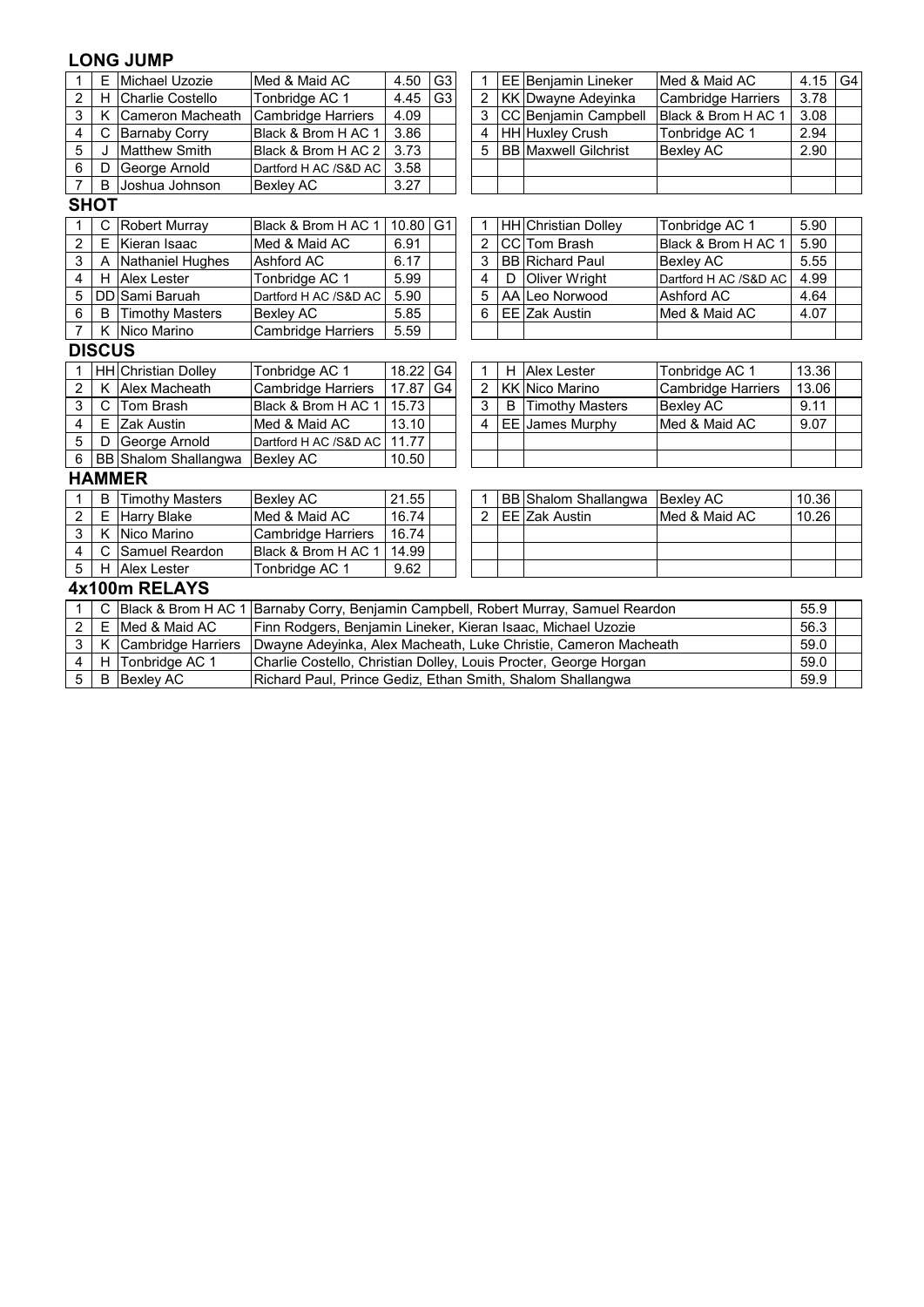# **KYAL - DIVISION 1 U15 BOYS RESULTS 7th August 2016 Medway Park, Gillingham**

## **U15 Boys Points Results Overall Points Results**

|   | C Blackheath & Bromley Harriers AC 1                | 173   |              | C Blackheath & Bromley Harriers AC 1          | $629$ 8      |                |
|---|-----------------------------------------------------|-------|--------------|-----------------------------------------------|--------------|----------------|
|   | E Medway & Maidstone AC                             | 153   |              | E Medway & Maidstone AC                       | 549          | $\overline{7}$ |
|   | H Tonbridge AC 1                                    | 148   |              | K Cambridge Harriers                          | $484.5$ 6    |                |
|   | K Cambridge Harriers                                | 137.5 | $4^{\prime}$ | H Tonbridge AC 1                              | $483 \mid 5$ |                |
| 5 | Blackheath & Bromley Harriers AC 2                  | 98.5  | $5^{\circ}$  | <b>B</b> Bexlev AC                            | $427.5$ 4    |                |
| 6 | D Dartford Harriers AC / Swanley & District AC 71.5 |       | 6            | D Dartford Harriers AC/ Swanley & District AC | 363          | $\vert$ 3      |
|   | B Bexley AC                                         | 69.5  |              | A Ashford AC                                  | $318$   2    |                |
|   | A Ashford AC                                        | 61    |              | Blackheath & Bromley Harriers AC 2            | 282.5        |                |
|   |                                                     |       |              |                                               |              |                |

After 46 events scored

|       |            | C Blackheath & Bromley Harriers AC 1              | 173   |  |    | C Blackheath & Bromley Harriers AC 1            | 629       | -8            |
|-------|------------|---------------------------------------------------|-------|--|----|-------------------------------------------------|-----------|---------------|
|       | $2 \mid E$ | Medway & Maidstone AC                             | 153   |  | E. | Medway & Maidstone AC                           | 549       |               |
| 3 I   | H          | Tonbridge AC 1                                    | 148   |  |    | K Cambridge Harriers                            | $484.5$ 6 |               |
| 4     | K          | Cambridge Harriers                                | 137.5 |  |    | H Tonbridge AC 1                                | 483       | -5            |
| 5     |            | Blackheath & Bromley Harriers AC 2                | 98.5  |  |    | <b>B</b> Bexley AC                              | 427.5     |               |
| 6   D |            | Dartford Harriers AC / Swanley & District AC 71.5 |       |  |    | D   Dartford Harriers AC/ Swanley & District AC | 363       | ູ             |
|       | B          | <b>Bexley AC</b>                                  | 69.5  |  |    | A Ashford AC                                    | 318       | $\mathcal{P}$ |
|       |            | 8 A LAshford AC                                   | 61    |  |    | J Blackheath & Bromley Harriers AC 2            | 282.5     |               |

|                |      |                        | A String                      |                         |                |                |      |                             | <b>B</b> String            |         |                |
|----------------|------|------------------------|-------------------------------|-------------------------|----------------|----------------|------|-----------------------------|----------------------------|---------|----------------|
| Pos            | Comp | <b>Athlete</b>         | Club                          | Perf                    | Grade          | Pos            | Comp | <b>Athlete</b>              | Club                       | Perf    | Grade          |
| 100m           |      |                        | W/S                           |                         |                |                |      |                             | W/S                        |         |                |
| 1              | E.   | Joshua Oshunrinde      | Med & Maid AC                 | 11.3                    | G <sub>1</sub> | 1              |      | KK Amen Eguavoen            | <b>Cambridge Harriers</b>  | 11.8    | G <sub>2</sub> |
| 2              | K.   | Daniel Rajis           | <b>Cambridge Harriers</b>     | 11.8                    | G <sub>2</sub> | $\overline{2}$ |      | CC Henry Whichello          | Black & Brom H AC 1        | 12.0    | G <sub>3</sub> |
| 3              |      | H George Smith         | Tonbridge AC 1                | 12.2                    | G <sub>4</sub> | 3              |      | HH Guy White                | Tonbridge AC 1             | 12.7    |                |
| 4              | C    | <b>Myles Xavier</b>    | Black & Brom H AC 1           | 12.3                    | G <sub>4</sub> | 4              |      | AA James Coward             | Ashford AC                 | 12.8    |                |
| 5              | J    | <b>Oliver Briars</b>   | Black & Brom H AC 2           | 12.4                    | G <sub>4</sub> | 5              |      | EE Zach Smith               | Med & Maid AC              | 13.4    |                |
| 6              | A    | Alexander Rampton      | Ashford AC                    | 12.4                    | G <sub>4</sub> | 6              |      | JJ Jonathan Abbott          | Black & Brom H AC 2        | 14.0    |                |
| 7              | B    | Jacob Calvert          | <b>Bexley AC</b>              | 12.7                    |                |                |      |                             |                            |         |                |
| 200m           |      |                        | W/S                           |                         |                |                |      |                             | w/s                        |         |                |
| $\mathbf{1}$   | E.   | Joshua Oshunrinde      | Med & Maid AC                 | 23.9                    | G <sub>1</sub> | $\mathbf{1}$   |      | KK Shekinah Reid            | Cambridge Harriers         | 25.0    | G4             |
| 2              |      | C Kyron Morgan         | Black & Brom H AC 1           | 24.6                    | G3             | 2              |      | CC Harry Jarvis             | Black & Brom H AC 1        | 25.3    | G <sub>4</sub> |
| 3              |      | J   Matthew Adams      | Black & Brom H AC 2           | 25.0                    | G <sub>4</sub> | 3              |      | HH Charlie Ghosh            | Tonbridge AC 1             | 25.5    | G <sub>4</sub> |
| 3              | K.   | Daniel Rajis           | <b>Cambridge Harriers</b>     | 25.4                    | G4             | 4              |      | EE Benjamin Townend         | Med & Maid AC              | 25.7    |                |
| 5              | D    | Jake Hodder            | Dartford H AC /S&D AC         | 25.5                    | G <sub>4</sub> | 5              |      | AA James Coward             | Ashford AC                 | 25.9    |                |
| 6              | B    | Jacob Calvert          | <b>Bexley AC</b>              | 25.5                    | G4             | 6              |      | <b>JJ Edwin Roberts</b>     | Black & Brom H AC 2        | 26.0    |                |
| 7              | Α    | Alexander Rampton      | Ashford AC                    | 25.5                    | G4             | 7              |      | <b>BB</b> Nathaniel Masters | <b>Bexley AC</b>           | 28.0    |                |
| 8              | H.   | George Smith           | Tonbridge AC 1                | 25.5                    | G4             | 8              |      | DD Josef Hrabe              | Dartford H AC /S&D AC      | 28.7    |                |
| 800m           |      |                        |                               |                         |                |                |      |                             |                            |         |                |
| 1              | С    | <b>Robert Suckling</b> | Black & Brom H AC 1           | 2:07.7                  | G2             | 1              |      | HH James Crawley            | Tonbridge AC 1             | 2:16.0  | G4             |
| $\overline{2}$ | В    | Jack Higgins           | <b>Bexley AC</b>              | $2:09.6$ G <sub>2</sub> |                | $\overline{2}$ |      | EE Bashiri Ryan             | Med & Maid AC              | 2:18.1  | G <sub>4</sub> |
| 3              | E.   | Johannes Sadler        | Med & Maid AC                 | $2:10.9$ G <sub>3</sub> |                | 3              |      | BB Ted Higgins              | <b>Bexley AC</b>           | 2:19.1  |                |
| 4              | D    | <b>Archie May</b>      | Dartford H AC /S&D AC         | $2:10.9$ G <sub>3</sub> |                | 4              |      | CC Cameron Swatton          | Black & Brom H AC 1        | 2:20.2  |                |
| 5              |      | H Fraser Gordon        | Tonbridge AC 1                | 2:12.9                  | G <sub>3</sub> | 5              |      | AA Spike Purdie             | Ashford AC                 | 2:41.3  |                |
| 6              | J    | <b>Keir Lundy</b>      | Black & Brom H AC 2           | 2:13.7                  | G <sub>4</sub> | 6              |      | JJ Ethan Kitteridge         | Black & Brom H AC 2 2:45.1 |         |                |
| 7              |      | A Luke Hughes          | Ashford AC                    | 2:35.1                  |                | 7              |      | KK Antonay Thomas           | Cambridge Harriers         | 2:52.6  |                |
| 8              |      | K Daniel Westray       | Cambridge Harriers            | 2:37.2                  |                |                |      |                             |                            |         |                |
|                |      | 80m HURDLES            | w/s                           |                         |                |                |      |                             | W/S                        |         |                |
|                | С    | <b>Rico Cottell</b>    | Black & Brom H AC 1           | 12.3                    | G <sub>2</sub> | 1              |      | EE Steven Abbott            | Med & Maid AC              | 13.8    |                |
| $\overline{2}$ | E.   | Ben Blake              | Med & Maid AC                 | 13.1                    | G <sub>4</sub> | $\overline{2}$ |      | <b>KK Daniel Westray</b>    | Cambridge Harriers         | 14.2    |                |
| 3              |      | <b>B</b> Max Merrien   | <b>Bexley AC</b>              | 13.6                    |                | 3              |      | <b>CC</b> Cameron Swatton   | Black & Brom H AC 1        | 14.4    |                |
| 4              | H I  | James Crawley          | Tonbridge AC 1                | 13.6                    |                | 4              |      | JJ Oliver Briars            | Black & Brom H AC 2        | 16.3    |                |
| 5              | A    | Jonathan Ibukunoluwa   | <b>Ashford AC</b>             | 13.7                    |                | 5              |      | HH Joshua O'Brien           | Tonbridge AC 1             | 16.3    |                |
| 6              |      | K   Amen Eguavoen      | <b>Cambridge Harriers</b>     | 13.8                    |                |                |      |                             |                            |         |                |
| 7              | J    | James Gregory          | Black & Brom H AC 2           | 15.4                    |                |                |      |                             |                            |         |                |
|                |      | 2000m Walk             |                               |                         |                |                |      |                             |                            |         |                |
| 1              | E.   | <b>Jack Childs</b>     | Med & Maid AC                 | 10:52.1                 |                | 1              |      | EE Reece Perkins            | Med & Maid AC              | 12:26.9 |                |
| 2              | J    | Joshua Smith           | Black & Brom H AC 2           | 13:33.3                 |                | 2              |      | <b>KK</b> Samuel Hunt       | <b>Cambridge Harriers</b>  | 14:28.7 |                |
| 3              | D    | Rowan Burford          | Dartford H AC /S&D AC 13:34.6 |                         |                |                |      |                             |                            |         |                |
| 4              | K.   | Jonathan Hopper        | Cambridge Harriers            | 14:00.0                 |                |                |      |                             |                            |         |                |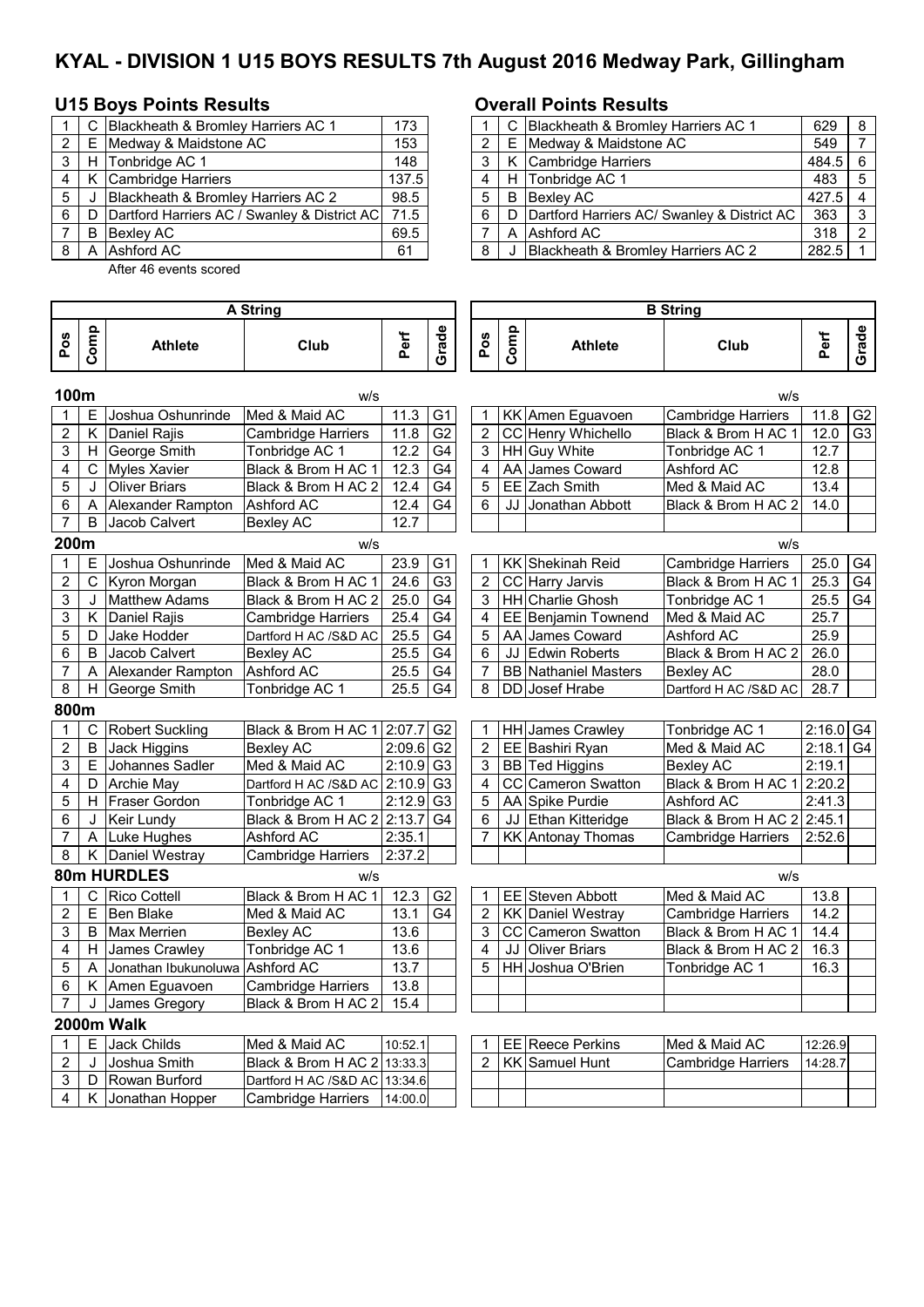### **HIGH JUMP**

| 1              | С              | <b>Rico Cottell</b>            | G <sub>1</sub><br><b>CC Robert Suckling</b><br>Black & Brom H AC 1<br>1.45<br>Black & Brom H AC 1<br>1.80<br>1 |                                                                                                                        |                |                |    |                             |                           |                    |                |  |  |
|----------------|----------------|--------------------------------|----------------------------------------------------------------------------------------------------------------|------------------------------------------------------------------------------------------------------------------------|----------------|----------------|----|-----------------------------|---------------------------|--------------------|----------------|--|--|
| $\overline{2}$ | E              | <b>Ben Blake</b>               | Med & Maid AC                                                                                                  | 1.60                                                                                                                   | G <sub>3</sub> | $\overline{2}$ |    | HH James Crawley            | Tonbridge AC 1            | 1.40               |                |  |  |
| 3              | D              | Jake Hodder                    | Dartford H AC /S&D AC                                                                                          | 1.55                                                                                                                   | G <sub>4</sub> | 3              |    | JJ Joshua Smith             | Black & Brom H AC 2       | 1.35               |                |  |  |
| 4              | H              | Joshua O'Brien                 | Tonbridge AC 1                                                                                                 | 1.50                                                                                                                   |                | 4              | B  | <b>Max Merrien</b>          | Bexley AC                 | 1.35               |                |  |  |
| 5              |                | K   Kareem Waithe              | <b>Cambridge Harriers</b>                                                                                      | 1.40                                                                                                                   |                | 5              |    | <b>KK Daniel Rajis</b>      | Cambridge Harriers        | 1.20               |                |  |  |
| 6              |                | James Gregory                  | Black & Brom H AC 2                                                                                            | 1.35                                                                                                                   |                |                |    |                             |                           |                    |                |  |  |
| 6              |                | <b>BB</b> Nathaniel Masters    | <b>Bexley AC</b>                                                                                               | 1.35                                                                                                                   |                |                |    |                             |                           |                    |                |  |  |
|                |                | AA James Coward                | Ashford AC                                                                                                     | nhr                                                                                                                    |                |                |    |                             |                           |                    |                |  |  |
|                |                | <b>LONG JUMP</b>               |                                                                                                                |                                                                                                                        |                |                |    |                             |                           |                    |                |  |  |
| 1              |                | CC Nana Okwesa                 | Black & Brom H AC 1                                                                                            | 5.54                                                                                                                   | G <sub>2</sub> | 1              | C  | <b>Myles Xavier</b>         | Black & Brom H AC 1       | 5.36               | G <sub>3</sub> |  |  |
| 2              | A              | Alexander Rampton              | <b>Ashford AC</b>                                                                                              | $\overline{5.23}$                                                                                                      | G <sub>4</sub> | $\overline{2}$ | H  | Guy White                   | Tonbridge AC 1            | 4.70               |                |  |  |
| 3              |                | HH Toby Emm                    | Tonbridge AC 1                                                                                                 | 4.76                                                                                                                   |                | 3              | K  | Daniel Westray              | Cambridge Harriers        | 4.52               |                |  |  |
| 4              |                | KK Johnel Simpson              | <b>Cambridge Harriers</b>                                                                                      | 4.72                                                                                                                   |                | 4              |    | Philip Tenyue               | Black & Brom H AC 2       | 4.25               |                |  |  |
| 5              | Е              | <b>Ben Hughes</b>              | Med & Maid AC                                                                                                  | 4.61                                                                                                                   |                | 5              | EE | Zach Smith                  | Med & Maid AC             | 4.07               |                |  |  |
| 6              | B              | Jacob Calvert                  | <b>Bexley AC</b>                                                                                               | 4.49                                                                                                                   |                | 6              |    | <b>BB</b> Nathaniel Masters | <b>Bexley AC</b>          | 4.02               |                |  |  |
| 7              |                | JJ LJ Wright                   |                                                                                                                | Black & Brom H AC 2<br>4.49                                                                                            |                |                |    |                             |                           |                    |                |  |  |
| 8              | D              | Josef Hrabe                    |                                                                                                                | 3.41<br>Dartford H AC /S&D AC                                                                                          |                |                |    |                             |                           |                    |                |  |  |
| <b>SHOT</b>    |                |                                |                                                                                                                |                                                                                                                        |                |                |    |                             |                           |                    |                |  |  |
|                |                |                                |                                                                                                                |                                                                                                                        |                |                |    |                             |                           |                    |                |  |  |
| 1              | С              | Michael Burfoot                | Black & Brom H AC 1                                                                                            | 11.95                                                                                                                  | G <sub>2</sub> |                |    | CC Kurtis Pinkerton         | Black & Brom H AC 1       | $10.65$ G4         |                |  |  |
| 2              | H.             | <b>Guy White</b>               | Tonbridge AC 1                                                                                                 | 11.44                                                                                                                  | G <sub>3</sub> | $\overline{2}$ |    | KK Johnel Simpson           | Cambridge Harriers        | 8.87<br>8.23       |                |  |  |
| 3              | D              | Neil Akinyemi<br>Kareem Waithe |                                                                                                                | 9.70<br>3<br><b>HH</b> Ejas Deane<br>Tonbridge AC 1<br>Dartford H AC /S&D AC                                           |                |                |    |                             |                           |                    |                |  |  |
| 4              | K              |                                | <b>Cambridge Harriers</b>                                                                                      | 8.96                                                                                                                   |                | 4              | Е  | Benjamin Townend            | Med & Maid AC             | 8.06               |                |  |  |
| 5              | Α              | Luke Hughes                    | Ashford AC                                                                                                     | 8.76                                                                                                                   |                | 5              |    | AA Spike Purdie             | Ashford AC                | 6.99               |                |  |  |
| 6              |                | EE Ben Hughes                  | Med & Maid AC                                                                                                  | 8.16                                                                                                                   |                | 6              |    | DD Archie May               | Dartford H AC /S&D AC     | 6.45<br>5.17       |                |  |  |
| 7              | B              | <b>Max Merrien</b>             | <b>Bexley AC</b>                                                                                               | 6.52<br>7<br>JJ James Gregory<br>Black & Brom H AC 2                                                                   |                |                |    |                             |                           |                    |                |  |  |
| 8              | J              | <b>Keir Lundy</b>              |                                                                                                                | Black & Brom H AC 2<br>5.79                                                                                            |                |                |    |                             |                           |                    |                |  |  |
|                | <b>HAMMER</b>  |                                |                                                                                                                |                                                                                                                        |                |                |    |                             |                           |                    |                |  |  |
| 1              |                | <b>Charlie Ghosh</b>           | Tonbridge AC 1                                                                                                 | 31.47                                                                                                                  | G <sub>4</sub> | 1              |    | HH Ejas Deane               | Tonbridge AC 1            | 23.65              |                |  |  |
| 2              | $\mathsf{C}$   | Michael Burfoot                | Black & Brom H AC 1                                                                                            | 29.20                                                                                                                  | G <sub>4</sub> | 2              |    | <b>CC</b> Cameron Swatton   | Black & Brom H AC 1       | 19.05              |                |  |  |
| 3              | J              | <b>Matthew Adams</b>           | Black & Brom H AC 2                                                                                            | 25.57                                                                                                                  |                | 3              |    | DD Rowan Burford            | Dartford H AC /S&D AC     | 17.68              |                |  |  |
| 4              | Е              | <b>Reece Perkins</b>           | Med & Maid AC                                                                                                  | 25.26                                                                                                                  |                | 4              |    | EE Steven Abbott            | Med & Maid AC             | 14.69              |                |  |  |
| 5              | D              | Neil Akinyemi                  | Dartford H AC /S&D AC                                                                                          | 22.87                                                                                                                  |                | 5              |    | KK Antonay Thomas           | <b>Cambridge Harriers</b> | 10.31              |                |  |  |
| 6              | K              | Samuel Hunt                    | <b>Cambridge Harriers</b>                                                                                      | 22.49                                                                                                                  |                | 6              |    | JJ Ethan Kitteridge         | Black & Brom H AC 2       | 10.18              |                |  |  |
| 7              | A              | Luke Hughes                    | Ashford AC                                                                                                     | 15.75                                                                                                                  |                |                |    |                             |                           |                    |                |  |  |
|                | <b>JAVELIN</b> |                                |                                                                                                                |                                                                                                                        |                |                |    |                             |                           |                    |                |  |  |
| 1              | D              | Rowan Burford                  | Dartford H AC /S&D AC                                                                                          | 33.55                                                                                                                  | G4             | 1              |    | HH Ejas Deane               | Tonbridge AC 1            | 28.50              |                |  |  |
| 2              |                | H   Toby Emm                   | Tonbridge AC 1                                                                                                 | 32.31                                                                                                                  |                | $\overline{2}$ |    | <b>EE</b> Johannes Sadler   | Med & Maid AC             | $\overline{27.17}$ |                |  |  |
| 3              | K              | Samuel Hunt                    | Cambridge Harriers                                                                                             | 30.70                                                                                                                  |                | 3              |    | <b>CC Kurtis Pinkerton</b>  | Black & Brom H AC 1       | 22.27              |                |  |  |
| 4              | Е              | Ben Blake                      | Med & Maid AC                                                                                                  | 30.69                                                                                                                  |                | 4              |    | DD Josef Hrabe              | Dartford H AC /S&D AC     | 18.22              |                |  |  |
| 5              |                | C Harry Jarvis                 | Black & Brom H AC 1                                                                                            | 26.15                                                                                                                  |                | 5              |    | BB Ted Higgins              | <b>Bexley AC</b>          | 17.68              |                |  |  |
| 6              |                | <b>B</b> Jack Higgins          | <b>Bexley AC</b>                                                                                               | 22.55                                                                                                                  |                | 6              | JJ | Ethan Kitteridge            | Black & Brom H AC 2       | 15.89              |                |  |  |
| 7              | J              | <b>Oliver Briars</b>           | Black & Brom H AC 2                                                                                            | 17.33                                                                                                                  |                | 7              |    | <b>KK</b> Antonay Thomas    | Cambridge Harriers        | 14.27              |                |  |  |
|                | <b>RELAYS</b>  |                                |                                                                                                                |                                                                                                                        |                |                |    |                             |                           |                    |                |  |  |
|                | 4x100m         |                                |                                                                                                                |                                                                                                                        |                |                |    |                             |                           |                    |                |  |  |
| 1              | С              |                                | Black & Brom H AC 1 Kyron Morgan, Myles Xavier, Rico Cottell, Nana Okwesa                                      |                                                                                                                        |                |                |    |                             |                           | 47.3               |                |  |  |
| 2              | K              | <b>Cambridge Harriers</b>      | Amen Eguavoen, Kareem Waithe, Johnel Simpson, Daniel Rajis                                                     |                                                                                                                        |                |                |    |                             |                           | 48.2               |                |  |  |
| 3              | H              | Tonbridge AC 1                 | George Smith, Ejas Deane, Guy White, Ewan Wood                                                                 |                                                                                                                        |                |                |    |                             |                           | 50.8               |                |  |  |
| 4              | Е              | Med & Maid AC                  | Steven Abbott, Zach Smith, Bashiri Ryan, Joshua Oshunrinde                                                     |                                                                                                                        |                |                |    |                             |                           | 51.4               |                |  |  |
| 5              | Α              | Ashford AC                     | Alexander Rampton, Jonathan Ibukunoluwa, James Coward, Spike Purdie                                            |                                                                                                                        |                |                |    |                             |                           | 51.6               |                |  |  |
| 6              | J              |                                | Black & Brom H AC 2 Edwin Roberts, Oliver Briars, Jonathan Abbott, Matthew Adams                               |                                                                                                                        |                |                |    |                             |                           | 51.6               |                |  |  |
|                | 4x300m         |                                |                                                                                                                |                                                                                                                        |                |                |    |                             |                           |                    |                |  |  |
| 1              | C              |                                | Black & Brom H AC 1 Henry Whichello, Robert Suckling, Kyron Morgan, Harry Jarvis                               |                                                                                                                        |                |                |    |                             |                           | 2:40.8             |                |  |  |
| 2              | H.             | Tonbridge AC 1                 | George Smith, Jonathon Wines, Toby Emm, Ewan Wood                                                              |                                                                                                                        |                |                |    |                             |                           | 2:40.8             |                |  |  |
| 3              | Κ              | <b>Cambridge Harriers</b>      |                                                                                                                |                                                                                                                        |                |                |    |                             |                           | 2:48.1             |                |  |  |
| 4              | E              | Med & Maid AC                  |                                                                                                                | Daniel Westray, Shekinah Reid, Amen Eguavoen, Myles Duffus<br>Ben Hughes, Ben Blake, Johannes Sadler, Benjamin Townend |                |                |    |                             |                           |                    |                |  |  |

5 B Bexley AC 2:55.2 6  $\mid$  J <code>|Black & Brom H AC 2</code> |Edwin Roberts, Matthew Adams, Keir Lundy, Ethan Kitteridge  $\mid$  3:06.5 Jack Higgins, Ted Higgins, Nathaniel Masters, Jacob Calvert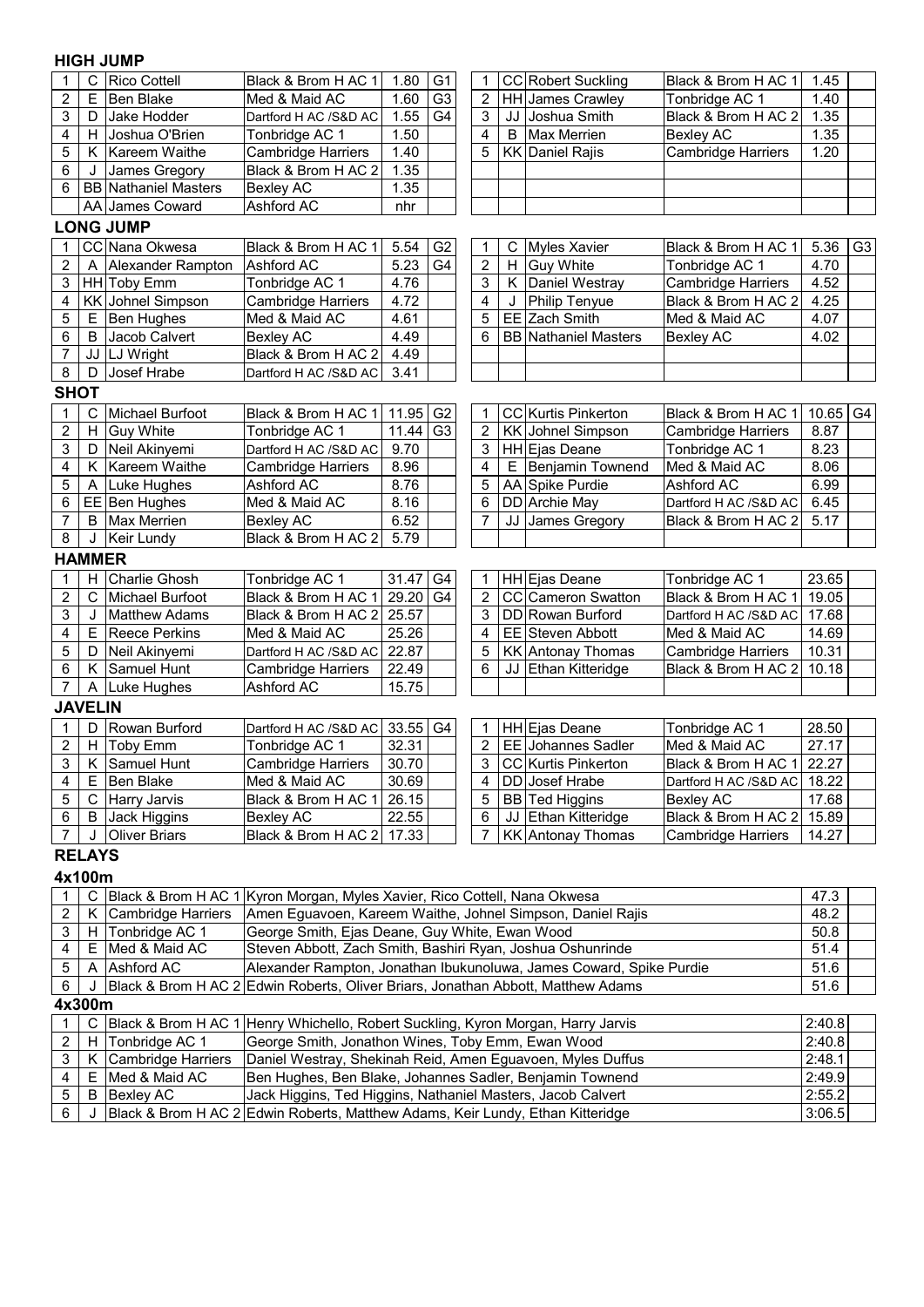# **KYAL - DIVISION 1 U13 GIRLS RESULTS 7th August 2016 Medway Park, Gillingham**

## **U13 Girls Points Results Overall Points Results**

|                | C  | Blackheath & Bromley Harriers AC 1           | 145   |   | C. | Blackheath & Bromley Harriers AC 1       |
|----------------|----|----------------------------------------------|-------|---|----|------------------------------------------|
| $\overline{2}$ | H. | Tonbridge AC 1                               | 133   | っ |    | E   Medway & Maidstone AC                |
| 3              | B  | <b>Bexley AC</b>                             | 130.5 |   | K  | Cambridge Harriers                       |
| 4              |    | E Medway & Maidstone AC                      | 127   | 4 |    | H Tonbridge AC 1                         |
| 5              |    | A Ashford AC                                 | 106   | 5 | B  | <b>Bexley AC</b>                         |
| 6              | K  | Cambridge Harriers                           | 90.5  | 6 | D  | Dartford Harriers AC/ Swanley & District |
|                | D. | Dartford Harriers AC / Swanley & District AC | 77    |   | A  | Ashford AC                               |
| 8              |    | Blackheath & Bromley Harriers AC 2           | 52    | 8 |    | Blackheath & Bromley Harriers AC 2       |

After 46 events scored

|        |   | Blackheath & Bromley Harriers AC 1           | 145   |   |    | Blackheath & Bromley Harriers AC 1            | 629       | -8 |
|--------|---|----------------------------------------------|-------|---|----|-----------------------------------------------|-----------|----|
| $^{2}$ | H | Tonbridge AC 1                               | 133   |   | E. | Medway & Maidstone AC                         | 549       |    |
| 3      | B | Bexlev AC                                    | 130.5 |   | K  | Cambridge Harriers                            | 484.5 6   |    |
| 4      | E | Medway & Maidstone AC                        | 127   |   |    | H Tonbridge AC 1                              | 483       | -5 |
| 5      |   | A Ashford AC                                 | 106   |   | B  | Bexley AC                                     | $427.5$ 4 |    |
| 6.     |   | Cambridge Harriers                           | 90.5  |   |    | D Dartford Harriers AC/ Swanley & District AC | 363       |    |
|        | D | Dartford Harriers AC / Swanley & District AC | 77    |   | A  | Ashford AC                                    | 318       | 2  |
| 8      |   | Blackheath & Bromley Harriers AC 2           | 52    | 8 |    | Blackheath & Bromley Harriers AC 2            | 282.5     |    |

|                |             |                         | <b>A String</b>           |             |                |                |      |                            | <b>B</b> String              |                         |                |
|----------------|-------------|-------------------------|---------------------------|-------------|----------------|----------------|------|----------------------------|------------------------------|-------------------------|----------------|
| Pos            | Comp        | <b>Athlete</b>          | Club                      | Perf        | Grade          | Pos            | Comp | <b>Athlete</b>             | Club                         | Perf                    | Grade          |
| 75m            |             |                         | w/s                       |             |                |                |      |                            | w/s                          |                         |                |
| 1              | Κ           | Rebecca Maddy           | <b>Cambridge Harriers</b> | 10.2        | G <sub>1</sub> | 1              |      | CC Eve Ward                | Black & Brom H AC 1          | 10.3                    | G1             |
| 2              | Α           | <b>Sarris Teale</b>     | Ashford AC                | 10.3        | G <sub>1</sub> | $\overline{c}$ |      | HH Samantha Stubbs         | Tonbridge AC 1               | 10.4                    | G1             |
| 3              | Н.          | <b>Emily Bowart</b>     | Tonbridge AC 1            | 10.4        | G <sub>1</sub> | 3              |      | AA Lydia Owen              | Ashford AC                   | 10.7                    | G3             |
| 4              | С           | Akeiyla Robinson-Pascal | Black & Brom H AC 1       | 10.6        | G <sub>2</sub> | 4              |      | KK Cleo Agyepong           | Cambridge Harriers           | 10.9                    | G <sub>3</sub> |
| 5              | J           | <b>Tianna Lewis</b>     | Black & Brom H AC 2       | 10.6        | G <sub>2</sub> | 5              | JJ   | Rianna Rennie              | Black & Brom H AC 2          | 11.0                    | G4             |
| 6              | E.          | Erin Hughes             | Med & Maid AC             | 10.9        | G <sub>3</sub> | 6              |      | <b>BB</b> Chloe Jardine    | <b>Bexley AC</b>             | 11.2                    | G4             |
| $\overline{7}$ | D           | <b>Tallulah May</b>     | Dartford H AC /S&D AC     | 11.5        |                | 7              |      | EE Tegan Salter            | Med & Maid AC                | 12.0                    |                |
| 8              | В           | Jessie Sargeant         | Bexley AC                 | 12.0        |                | 8              |      | DD Rachel Bradley          | Dartford H AC /S&D AC        | 12.1                    |                |
|                | 150m        |                         | w/s                       |             |                |                |      |                            | w/s                          |                         |                |
| 1              | K.          | Rebecca Maddy           | Cambridge Harriers        | 19.4        | G <sub>1</sub> | 1              |      | HH Samantha Stubbs         | Tonbridge AC 1               | 20.7                    | G <sub>2</sub> |
| $\overline{c}$ | C           | Shakanya Osahon         | Black & Brom H AC 1       | 19.8        | G <sub>1</sub> | $\overline{c}$ |      | CC Renee Bel-Momodu        | Black & Brom H AC 1          | 20.9                    | G <sub>2</sub> |
| 3              | Α           | Sarris Teale            | Ashford AC                | 20.2        | G <sub>1</sub> | 3              |      | KK Samira Sylla            | <b>Cambridge Harriers</b>    | 21.2                    | G <sub>3</sub> |
| 4              | H           | Emily Bowart            | Tonbridge AC 1            | 20.4        | G <sub>1</sub> | $\overline{4}$ |      | EE Zoe Obamakinwa          | Med & Maid AC                | 21.9                    | G4             |
| 5              | B           | Kelechi Ambros          | <b>Bexley AC</b>          | 20.7        | G <sub>2</sub> | 5              |      | JJ Rianna Rennie           | Black & Brom H AC 2          | 22.0                    | G <sub>4</sub> |
| 6              | J           | Daiz'a Foster           | Black & Brom H AC 2       | 21.7        | G <sub>4</sub> | 6              |      | <b>BB</b> Chloe Jardine    | <b>Bexley AC</b>             | 22.1                    | G <sub>4</sub> |
| $\overline{7}$ | E.          | Mia Cox                 | Med & Maid AC             | 21.9        | G <sub>4</sub> | 7              |      | AA Kaliyah Lacey           | Ashford AC                   | 22.2                    | G4             |
| 8              | D           | <b>Lily Nash</b>        | Dartford H AC /S&D AC     | 25.3        |                |                |      |                            |                              |                         |                |
|                | 800m        |                         |                           |             |                |                |      |                            |                              |                         |                |
| 1              | С           | Ellie Lucy Dolby        | Black & Brom H AC 1       | $2:22.7$ G1 |                | 1              |      | CC Daniella Harper         | Black & Brom H AC 1          | $2:32.6$ G <sub>3</sub> |                |
| $\overline{c}$ |             | H Megan Moore           | Tonbridge AC 1            | 2:43.0      |                | 2              |      | KK Megan Basham            | Cambridge Harriers           | 2:42.9                  |                |
| 3              | B           | Judie Lawence           | <b>Bexley AC</b>          | 2:43.6      |                | 3              |      | <b>DD</b> Amelia Bates     | Dartford H AC /S&D AC 2:49.9 |                         |                |
| 4              | J           | Heidi Forsyth           | Black & Brom H AC 2       | 2:45.9      |                | 4              |      | HH Beth Lednor             | Tonbridge AC 1               | 2:52.6                  |                |
| 5              | D           | Rachel Bradley          | Dartford H AC /S&D AC     | 2:49.1      |                | 5              |      | JJ Hannah Clark            | Black & Brom H AC 2          | 3:03.0                  |                |
| 6              | Κ           | Emilia Pigott           | Cambridge Harriers        | 2:54.9      |                | 6              |      | <b>BB</b> Candice Littell  | <b>Bexley AC</b>             | 3:05.2                  |                |
| 7              | E.          | <b>Olivia Elvy</b>      | Med & Maid AC             | 2:56.1      |                | 7              |      | EE Annabel Young           | Med & Maid AC                | 3:11.0                  |                |
| 8              | Α           | Grace Whittingham       | Ashford AC                | 3:13.5      |                |                |      |                            |                              |                         |                |
|                |             | <b>70m HURDLES</b>      | W/S                       |             |                |                |      |                            | w/s                          |                         |                |
| 1              | В           | <b>Emily Frimpong</b>   | <b>Bexley AC</b>          | 11.7        | G <sub>1</sub> | 1              |      | HH Samantha Stubbs         | Tonbridge AC 1               | 12.2                    | G <sub>2</sub> |
| 2              |             | K Samira Sylla          | Cambridge Harriers        | 11.8        | G <sub>1</sub> | 2              |      | <b>KK Asmara Griffiths</b> | Cambridge Harriers           | 12.6                    | G <sub>3</sub> |
| 3              | $\mathbf C$ | Shakanya Osahon         | Black & Brom H AC 1       | 11.9        | G <sub>1</sub> | 3              |      | <b>BB</b> Chloe Jardine    | <b>Bexley AC</b>             | 13.1                    | G4             |
| 4              | A           | Kaliyah Lacey           | Ashford AC                | 12.3        | G <sub>3</sub> | 4              |      | EE Caoimhe Mallon          | Med & Maid AC                | 13.2                    | G4             |
| 5              | Н.          | <b>Emily Bowart</b>     | Tonbridge AC 1            | 12.5        | G <sub>3</sub> | 5              |      | AA Asha Lacey              | Ashford AC                   | 15.2                    |                |
| 6              |             | E Mia Cox               | Med & Maid AC             | 13.5        |                | 6              |      | DD Lily Nash               | Dartford H AC /S&D AC        | 16.3                    |                |
| 7              | D           | <b>Tallulah May</b>     | Dartford H AC /S&D AC     | 13.6        |                |                |      |                            |                              |                         |                |
|                |             | 1000m WALK              |                           |             |                |                |      |                            |                              |                         |                |
| 1              | Α           | Grace Whittingham       | Ashford AC                | 5:55.5      |                | 1              | E.   | Katie Stringer             | Med & Maid AC                | 6:04.7                  |                |
| 2              |             | EE Annabel Young        | Med & Maid AC             | 5:55.8      |                |                |      |                            |                              |                         |                |
| 3              |             | C Abigail Smith         | Black & Brom H AC 1       | 6:18.6      |                |                |      |                            |                              |                         |                |
| 4              | B           | Kacey-May Smith         | <b>Bexley AC</b>          | 6:35.0      |                |                |      |                            |                              |                         |                |
| 5              | D           | Elizabeth Hunt          | Dartford H AC /S&D AC     | 6:45.5      |                |                |      |                            |                              |                         |                |
| 6              | H.          | Jessica Marden          | Tonbridge AC 1            | 6:46.5      |                |                |      |                            |                              |                         |                |
| 7              | J           | Hannah Clark            | Black & Brom H AC 2       | 7:47.2      |                |                |      |                            |                              |                         |                |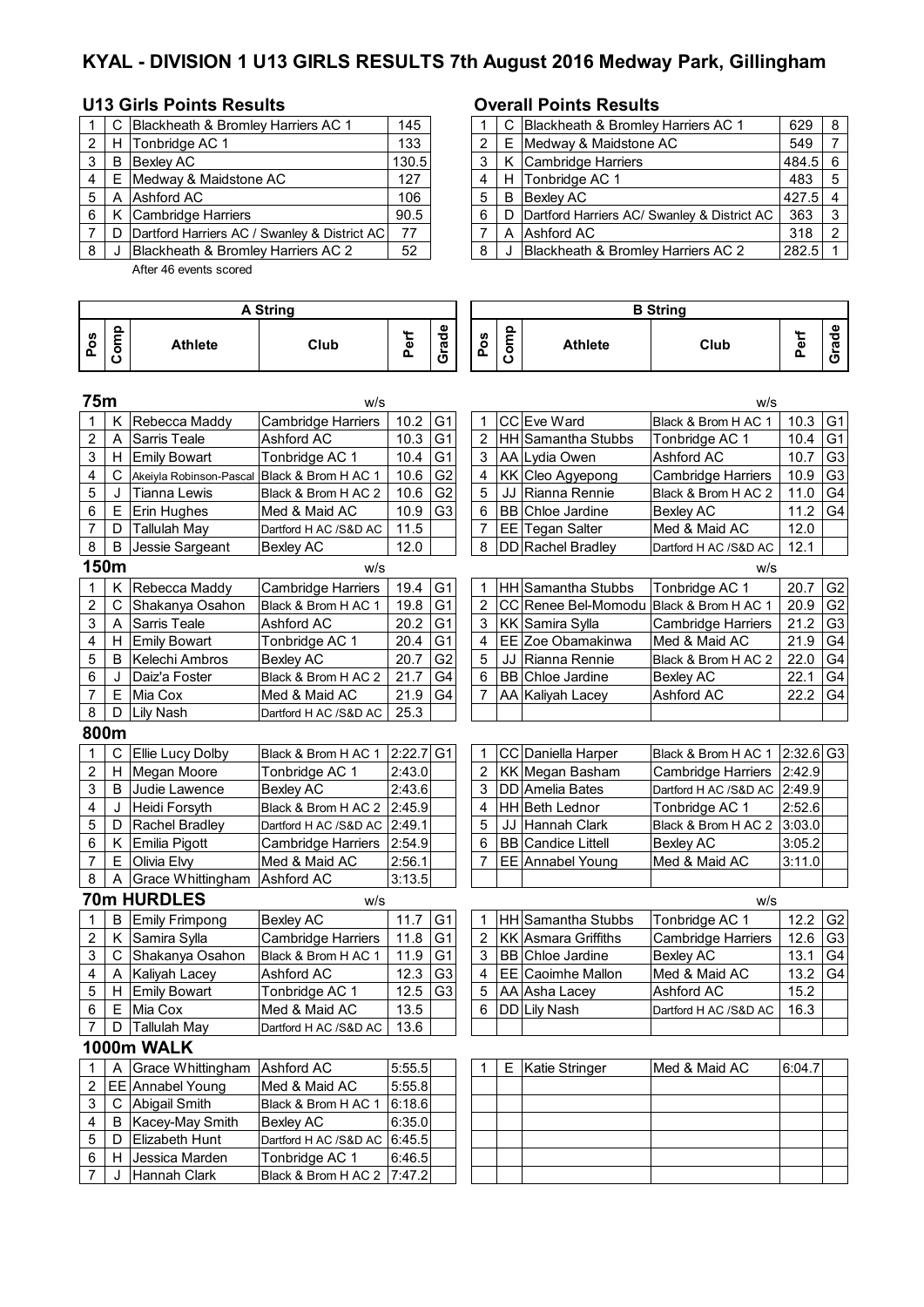### **HIGH JUMP**

| 1                         | С             | Akeiyla Robinson-Pascal Black & Brom H AC 1 |                                                                                                  | 1.35                                                                                  | G <sub>3</sub> | 1              |    | CC Freya Marsden          | Black & Brom H AC 1       | 1.30         | G <sub>3</sub> |  |
|---------------------------|---------------|---------------------------------------------|--------------------------------------------------------------------------------------------------|---------------------------------------------------------------------------------------|----------------|----------------|----|---------------------------|---------------------------|--------------|----------------|--|
| $\boldsymbol{2}$          | H             | Megan Moore                                 | Tonbridge AC 1                                                                                   | 1.35                                                                                  | G <sub>3</sub> | $\overline{2}$ | JJ | Rianna Rennie             | Black & Brom H AC 2       | 1.20         |                |  |
| 3                         | B             | Kelechi Ambros                              | <b>Bexley AC</b>                                                                                 | 1.35                                                                                  | G <sub>3</sub> | 2              |    | <b>BB</b> Jessie Sargeant | <b>Bexley AC</b>          | 1.20         |                |  |
| 4                         | Κ             | Rebecca Maddy                               | <b>Cambridge Harriers</b>                                                                        | 1.30                                                                                  | G <sub>3</sub> | 4              |    | EE Erin Hughes            | Med & Maid AC             | 1.15         |                |  |
| 4                         | J             | Daiz'a Foster                               | Black & Brom H AC 2                                                                              | 1.30                                                                                  | G <sub>3</sub> | 5              | A  | Grace Whittingham         | <b>Ashford AC</b>         | 1.15         |                |  |
| 6                         | D             | Amelia Bates                                | Dartford H AC /S&D AC                                                                            | 1.30                                                                                  | G <sub>3</sub> | 6              |    | DD Charlotte Waters       | Dartford H AC /S&D AC     | 1.10         |                |  |
| $\overline{7}$            | E             | Caoimhe Mallon                              | Med & Maid AC                                                                                    | 1.25                                                                                  | G4             |                |    | KK Elizabeth Zebo         | Cambridge Harriers        | nhr          |                |  |
| 8                         |               | AA Kaliyah Lacey                            | Ashford AC                                                                                       | 1.15                                                                                  |                |                |    |                           |                           |              |                |  |
|                           |               | <b>LONG JUMP</b>                            |                                                                                                  |                                                                                       |                |                |    |                           |                           |              |                |  |
| 1                         | C             | Akeiyla Robinson-Pascal                     | Black & Brom H AC 1                                                                              | 4.85                                                                                  | G1             | 1              |    | EE Caoimhe Mallon         | Med & Maid AC             | 3.70         |                |  |
| $\boldsymbol{2}$          | Α             | Sarris Teale                                | Ashford AC                                                                                       | 4.67                                                                                  | G <sub>1</sub> | $\overline{2}$ |    | <b>BB Kelechi Ambros</b>  | <b>Bexley AC</b>          | 3.42         |                |  |
| 3                         | B             | <b>Emily Frimpong</b>                       | <b>Bexley AC</b>                                                                                 | 4.41                                                                                  | G <sub>2</sub> | 3              |    | AA Naomi Parrott          | Ashford AC                | 3.41         |                |  |
| 4                         | E             | Erin Hughes                                 | Med & Maid AC                                                                                    | G <sub>4</sub><br>4<br>3.36<br>3.99<br><b>Isabella Wessels</b><br>Tonbridge AC 1<br>H |                |                |    |                           |                           |              |                |  |
| 5                         | Κ             | Asmara Griffiths                            | Cambridge Harriers                                                                               | G4<br>5<br>3.98<br><b>Tallulah May</b><br>3.15<br>D<br>Dartford H AC /S&D AC          |                |                |    |                           |                           |              |                |  |
| $\,6$                     | J             | Heidi Forsyth                               | Black & Brom H AC 2                                                                              | 3.97                                                                                  | G4             | 6              |    | KK Elizabeth Zebo         | <b>Cambridge Harriers</b> | 3.10         |                |  |
| 7                         |               | HH Zoe Baigent                              | Tonbridge AC 1                                                                                   | 3.63                                                                                  |                | 7              |    | CC Abigail Smith          | Black & Brom H AC 1       | 2.38         |                |  |
| $\bf 8$                   |               | DD Elizabeth Hunt                           | 3.46<br>Dartford H AC /S&D AC                                                                    |                                                                                       |                |                |    |                           |                           |              |                |  |
|                           | <b>SHOT</b>   |                                             |                                                                                                  |                                                                                       |                |                |    |                           |                           |              |                |  |
| $\mathbf{1}$              | B             | <b>Emily Frimpong</b>                       | <b>Bexley AC</b>                                                                                 | 8.92                                                                                  | G <sub>1</sub> | 1              |    | AA Emily Ingram           | Ashford AC                | 6.69         | G4             |  |
| $\overline{2}$            | C             | Renee Bel-Momodu Black & Brom H AC 1        |                                                                                                  | 8.57                                                                                  | G <sub>1</sub> | $\overline{c}$ |    | EE Gypsy Nash             | Med & Maid AC             | 6.47         | G4             |  |
| 3                         | Е             | <b>Summer Salter</b>                        | Med & Maid AC                                                                                    | 6.96                                                                                  | G <sub>4</sub> | 3              |    | H Lucinda White           | Tonbridge AC 1            | 6.41         |                |  |
| 4                         |               | HH Isabella Wessels                         | Tonbridge AC 1                                                                                   | 6.96                                                                                  | G4             | 4              |    | CC Ruth Chappell          | Black & Brom H AC 1       | 5.36         |                |  |
| 5                         | A             | Lydia Owen                                  | Ashford AC                                                                                       | 5<br>6.95<br>BB Kacey-May Smith<br>G4<br><b>Bexley AC</b><br>5.35                     |                |                |    |                           |                           |              |                |  |
| 6                         | Κ             | Cleo Agyepong                               | Cambridge Harriers                                                                               | 6.38                                                                                  |                | 6              |    | <b>DD</b> Elizabeth Hunt  | Dartford H AC /S&D AC     | 4.19         |                |  |
| $\overline{7}$            | D             | <b>Lily Nash</b>                            | Dartford H AC /S&D AC                                                                            | 4.81                                                                                  |                |                |    |                           |                           |              |                |  |
|                           | <b>DISCUS</b> |                                             |                                                                                                  |                                                                                       |                |                |    |                           |                           |              |                |  |
| 1                         |               | EE Gypsy Nash                               | Med & Maid AC                                                                                    | 22.45                                                                                 | G <sub>2</sub> | 1              | Ε  | Summer Salter             | Med & Maid AC             | 16.77        | G4             |  |
| $\boldsymbol{2}$          | Н             | Lucinda White                               | Tonbridge AC 1                                                                                   | 21.47                                                                                 | G <sub>2</sub> | $\overline{c}$ | B  | Kacey-May Smith           | <b>Bexley AC</b>          | 11.64        |                |  |
| $\ensuremath{\mathsf{3}}$ |               | <b>BB</b> Candice Littell                   | <b>Bexley AC</b>                                                                                 | 13.04                                                                                 |                | 3              |    | DD Rachel Bradley         | Dartford H AC /S&D AC     | 11.04        |                |  |
| $\overline{\mathbf{4}}$   | D             | Amelia Bates                                | Dartford H AC /S&D AC                                                                            | 12.41                                                                                 |                |                |    |                           |                           |              |                |  |
| 5                         | C             | Renee Bel-Momodu Black & Brom H AC 1        |                                                                                                  | 7.84                                                                                  |                |                |    |                           |                           |              |                |  |
|                           |               | <b>JAVELIN</b>                              |                                                                                                  |                                                                                       |                |                |    |                           |                           |              |                |  |
| $\mathbf{1}$              | Н             | Lucinda White                               | Tonbridge AC 1                                                                                   | 22.58                                                                                 | G <sub>3</sub> | 1              |    | HH Megan Moore            | Tonbridge AC 1            | 18.56 G4     |                |  |
| $\overline{2}$            | В             | Judie Lawence                               | <b>Bexley AC</b>                                                                                 | 19.63                                                                                 | G <sub>3</sub> | 2              |    | AA Lydia Owen             | Ashford AC                | 15.83 G4     |                |  |
| 3                         | EE]           | <b>Gypsy Nash</b>                           | Med & Maid AC                                                                                    | 18.83                                                                                 | G <sub>4</sub> | 3              |    | CC Freya Marsden          | Black & Brom H AC 1       | 15.60 G4     |                |  |
| 4                         | $\mathsf{C}$  | Ruth Chappell                               | Black & Brom H AC 1                                                                              | 17.69                                                                                 | G <sub>4</sub> |                |    | <b>BB</b> Jessie Sargeant | <b>Bexley AC</b>          | 15.53        | G4             |  |
| 5                         | A             | Emily Ingram                                | 4<br>5<br>16.69<br>E.<br>Summer Salter<br>Ashford AC<br>G <sub>4</sub><br>Med & Maid AC<br>12.90 |                                                                                       |                |                |    |                           |                           |              |                |  |
| 6                         | D             | Charlotte Waters                            | 13.07<br>Dartford H AC /S&D AC                                                                   |                                                                                       |                |                |    |                           |                           |              |                |  |
|                           |               | 4x100m RELAYS                               |                                                                                                  |                                                                                       |                |                |    |                           |                           |              |                |  |
|                           | C             |                                             |                                                                                                  |                                                                                       |                |                |    |                           |                           | 55.2         |                |  |
| $\mathbf{1}$              |               | Black & Brom H AC 1                         | Shakanya Osahon, Daniella Harper, Akeiyla Robinson-Pascal, Renee Bel-Momodu                      |                                                                                       |                |                |    |                           |                           |              |                |  |
| $\overline{2}$            | Κ             | Cambridge Harriers                          | Cleo Agyepong, Asmara Griffiths, Samira Sylla, Rebecca Maddy                                     |                                                                                       |                |                |    |                           |                           | 56.1         |                |  |
| 3                         | H             | Tonbridge AC 1                              | Emily Bowart, Samantha Stubbs, Lucinda White, Zoe Baigent                                        |                                                                                       |                |                |    |                           |                           | 57.3         |                |  |
| $\overline{\mathbf{4}}$   | B             | <b>Bexley AC</b>                            | Kelechi Ambros, Chloe Jardine, Emily Frimpong, Jessie Sargeant                                   |                                                                                       |                |                |    |                           |                           | 57.6         |                |  |
| 5                         | A             | Ashford AC                                  | Sarris Teale, Lydia Owen, Kaliyah Lacey, Asha Lacey                                              |                                                                                       |                |                |    |                           |                           | 57.9<br>59.7 |                |  |
| 6                         | Е             | Med & Maid AC                               | Mia Cox, Caoimhe Mallon, Tegan Salter, Erin Hughes<br>61.9                                       |                                                                                       |                |                |    |                           |                           |              |                |  |
| $\overline{7}$            | D             | Dartford H AC /S&D AC                       | Rachel Bradley, Amelia Bates, Charlotte Waters, Tallulah May                                     |                                                                                       |                |                |    |                           |                           |              |                |  |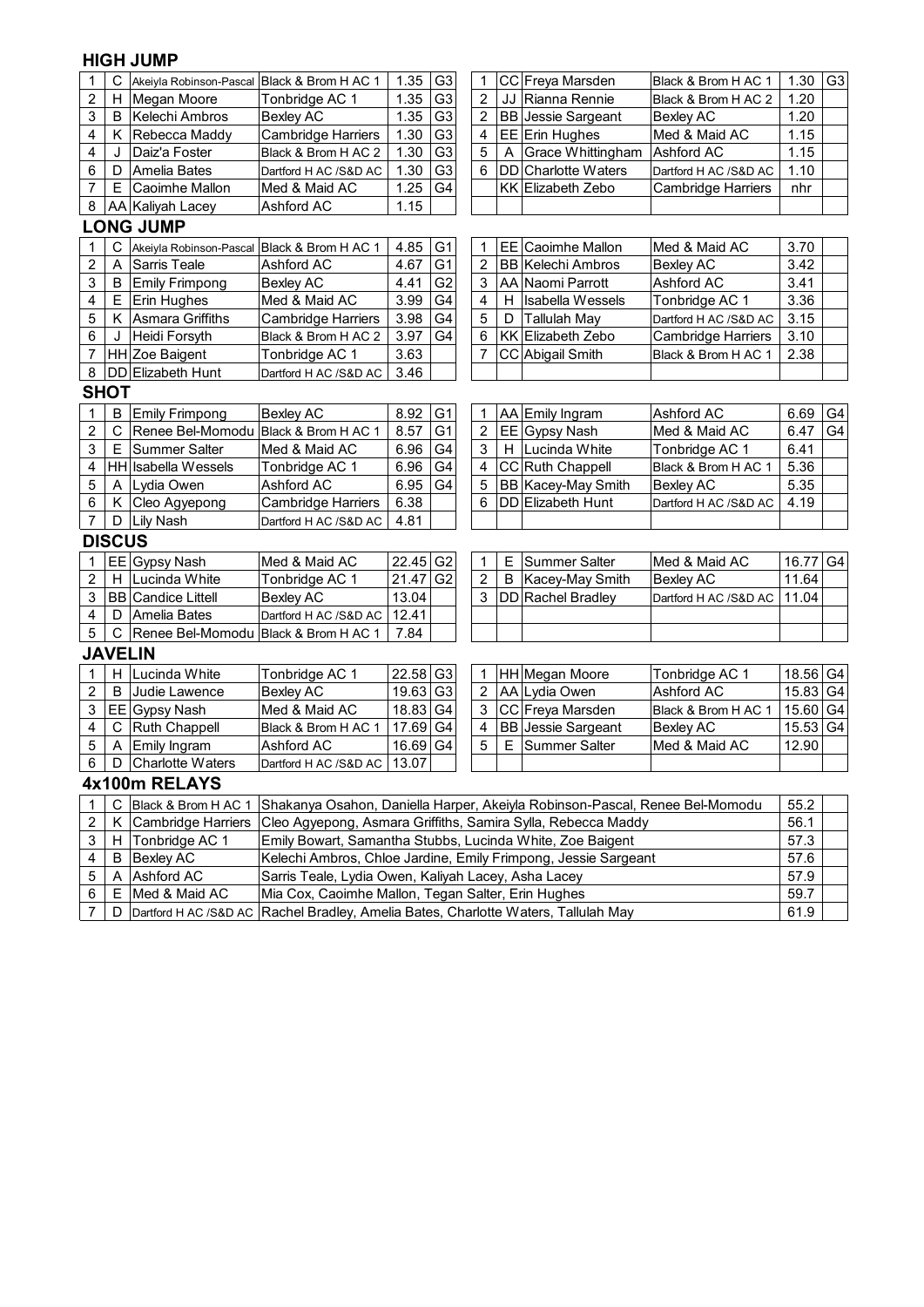# **KYAL - DIVISION 1 U15 GIRLS RESULTS 7th August 2016 Medway Park, Gillingham**

## **U15 Girls Points Results Overall Points Results**

|   |   | C Blackheath & Bromley Harriers AC 1                     | 162   |   | C Blackheath & Bromley Harriers AC 1          |
|---|---|----------------------------------------------------------|-------|---|-----------------------------------------------|
|   |   | D   Dartford Harriers AC / Swanley & District AC   124.5 |       | 2 | E Medway & Maidstone AC                       |
|   |   | K Cambridge Harriers                                     | 122.5 |   | K Cambridge Harriers                          |
|   | B | Bexley AC                                                | 96.5  |   | H Tonbridge AC 1                              |
|   |   | A Ashford AC                                             | 88    | 5 | <b>B</b> Bexley AC                            |
| 6 |   | E Medway & Maidstone AC                                  | 81    | 6 | D Dartford Harriers AC/ Swanley & District AC |
|   |   | Blackheath & Bromley Harriers AC 2                       | 79    |   | A Ashford AC                                  |
|   |   | H Tonbridge AC 1                                         | 44    | 8 | Blackheath & Bromley Harriers AC 2            |
|   |   |                                                          |       |   |                                               |

After 46 events scored

|     | C   | Blackheath & Bromley Harriers AC 1                   | 162   |  |   | C Blackheath & Bromley Harriers AC 1          | 629       | - 8           |
|-----|-----|------------------------------------------------------|-------|--|---|-----------------------------------------------|-----------|---------------|
| 2 I | - D | Dartford Harriers AC / Swanley & District AC   124.5 |       |  |   | E Medway & Maidstone AC                       | 549       |               |
| 3 I |     | K Cambridge Harriers                                 | 122.5 |  |   | K Cambridge Harriers                          | $484.5$ 6 |               |
| 4   | B   | Bexley AC                                            | 96.5  |  |   | H Tonbridge AC 1                              | 483       | -5            |
| 5   |     | A Ashford AC                                         | 88    |  | B | Bexley AC                                     | $427.5$ 4 |               |
| 6 E |     | Medway & Maidstone AC                                | 81    |  |   | D Dartford Harriers AC/ Swanley & District AC | 363       | 3             |
|     |     | Blackheath & Bromley Harriers AC 2                   | 79    |  |   | A Ashford AC                                  | 318       | $\mathcal{P}$ |
| 8   | H   | Tonbridge AC 1                                       | 44    |  |   | Blackheath & Bromley Harriers AC 2            | 282.5     |               |

|                | <b>A String</b> |                                         |                               |                         |                |                |      | <b>B</b> String                    |                            |         |                |  |  |  |  |  |
|----------------|-----------------|-----------------------------------------|-------------------------------|-------------------------|----------------|----------------|------|------------------------------------|----------------------------|---------|----------------|--|--|--|--|--|
| Pos            | Comp            | Athlete                                 | Club                          | Perf                    | Grade          | Pos            | Comp | Athlete                            | Club                       | Perf    | Grade          |  |  |  |  |  |
|                | 100m<br>w/s     |                                         |                               |                         |                |                |      |                                    | w/s                        |         |                |  |  |  |  |  |
| 1              | Κ               | Shiann Brock-Walters Cambridge Harriers |                               | 12.3                    | G <sub>1</sub> | 1              |      | KK Esther Jackson                  | <b>Cambridge Harriers</b>  | 12.9    | G <sub>2</sub> |  |  |  |  |  |
| $\overline{2}$ | C               | <b>Grace Fullerton</b>                  | Black & Brom H AC 1           | 13.1                    | G <sub>3</sub> | $\overline{2}$ |      | CC Esther Oniwinde                 | Black & Brom H AC 1        | 13.7    |                |  |  |  |  |  |
| 3              | Α               | Ella Saxby                              | Ashford AC                    | 13.4                    | G <sub>4</sub> | 3              |      | BB Mia Young                       | Bexley AC                  | 14.0    |                |  |  |  |  |  |
| 4              | D               | <b>Chanelle Cole</b>                    | Dartford H AC /S&D AC         | 13.4                    | G <sub>4</sub> | 4              |      | AA Jessica Greenwood               | Ashford AC                 | 14.1    |                |  |  |  |  |  |
| 5              | J               | Lani Bakewell                           | Black & Brom H AC 2           | 13.6                    |                | 5              | JJ   | Rashidah Ayinbode                  | Black & Brom H AC 2        | 14.2    |                |  |  |  |  |  |
| 6              | E               | Zara Edeleanu                           | Med & Maid AC                 | 13.8                    |                | 6              |      | EE Amaka Ogbue                     | Med & Maid AC              | 14.4    |                |  |  |  |  |  |
| $\overline{7}$ | B               | <b>Kirstie Hattrill</b>                 | <b>Bexley AC</b>              | 14.0                    |                |                |      |                                    |                            |         |                |  |  |  |  |  |
| 8              | H.              | <b>Elizabeth Miller</b>                 | Tonbridge AC 1                | 14.9                    |                |                |      |                                    |                            |         |                |  |  |  |  |  |
| 200m           |                 |                                         | w/s                           |                         |                |                |      |                                    | w/s                        |         |                |  |  |  |  |  |
| 1              | Κ               | Shiann Brock-Walters Cambridge Harriers |                               | 26.1                    | G <sub>1</sub> | 1              |      | KK Renay Thomas                    | <b>Cambridge Harriers</b>  | 26.8    | G <sub>3</sub> |  |  |  |  |  |
| $\overline{2}$ | $\mathsf{C}$    | Lauren Goddard                          | Black & Brom H AC 1           | 27.2                    | G3             | 2              |      | DD Chanelle Cole                   | Dartford H AC /S&D AC      | 27.5    | G4             |  |  |  |  |  |
| 3              |                 | E Lucy Maunders                         | Med & Maid AC                 | 27.4                    | G <sub>4</sub> | 3              |      | CC Grace Goddard                   | Black & Brom H AC 1        | 28.1    |                |  |  |  |  |  |
| 4              |                 | <b>B</b> Angel Gediz                    | <b>Bexley AC</b>              | 27.5                    | G <sub>4</sub> | 4              |      | EE Lauren Farley                   | Med & Maid AC              | 28.6    |                |  |  |  |  |  |
| 5              | A               | Ella Saxby                              | Ashford AC                    | 27.6                    | G <sub>4</sub> | 5              | JJ   | Ruchelle Taylor                    | Black & Brom H AC 2        | 28.9    |                |  |  |  |  |  |
| 6              | J               | Zsiriah Thomas                          | Black & Brom H AC 2           | 27.8                    | G <sub>4</sub> | 6              |      | <b>BB</b> Kirstie Hattrill         | <b>Bexley AC</b>           | 29.0    |                |  |  |  |  |  |
| $\overline{7}$ | D               | Chloe Morford                           | Dartford H AC /S&D AC         | 27.9                    | G4             | 7              |      | AA Jessica Greenwood               | Ashford AC                 | 29.6    |                |  |  |  |  |  |
| 800m           |                 |                                         |                               |                         |                |                |      |                                    |                            |         |                |  |  |  |  |  |
| 1              | H.              | Elizabeth Miller                        | Tonbridge AC 1                | $2:24.6$ G <sub>3</sub> |                | 1              |      | CC Izabelle Mitchell               | Black & Brom H AC 1 2:43.1 |         |                |  |  |  |  |  |
| $\overline{c}$ | $\mathsf C$     | Jessica Neal                            | Black & Brom H AC 1           | $2:28.6$ G4             |                | $\overline{2}$ | JJ   | Zoe White                          | Black & Brom H AC 2 2:45.9 |         |                |  |  |  |  |  |
| 3              | B               | Angel Gediz                             | <b>Bexley AC</b>              | 2:32.3                  |                | 3              |      | AA Ciara Mackey                    | Ashford AC                 | 2:54.7  |                |  |  |  |  |  |
| 4              | E.              | Alexandria Baker-Jones                  | Med & Maid AC                 | 2:38.8                  |                |                |      |                                    |                            |         |                |  |  |  |  |  |
| 5              | D               | <b>Bethany Panton</b>                   | Dartford H AC /S&D AC         | 2:45.2                  |                |                |      |                                    |                            |         |                |  |  |  |  |  |
| 6              | A               | Nathalie Kitchin                        | Ashford AC                    | 2:46.3                  |                |                |      |                                    |                            |         |                |  |  |  |  |  |
| 7              | J               | Niamh Milmo                             | Black & Brom H AC 2           | 3:04.9                  |                |                |      |                                    |                            |         |                |  |  |  |  |  |
| 8              | Κ               | Hannah Hopper                           | <b>Cambridge Harriers</b>     | 3:19.0                  |                |                |      |                                    |                            |         |                |  |  |  |  |  |
|                |                 | <b>75m HURDLES</b>                      | w/s                           |                         |                |                |      |                                    | w/s                        |         |                |  |  |  |  |  |
| 1              | D               | Kaliyah Young                           | Dartford H AC /S&D AC         | 11.7                    | G <sub>1</sub> | 1              |      | <b>EE</b> Lucy Maunders            | Med & Maid AC              | 12.5    | G <sub>3</sub> |  |  |  |  |  |
| 2              |                 | E Lauren Farley                         | Med & Maid AC                 | 12.2                    | G2             | $\overline{2}$ | C    | Zoe Austridge                      | Black & Brom H AC 1        | 12.8    | G4             |  |  |  |  |  |
| 3              |                 | K Mary Schouvaloff                      | <b>Cambridge Harriers</b>     | 12.7                    | G <sub>3</sub> |                |      |                                    |                            |         |                |  |  |  |  |  |
| 4              |                 | CC Grace Fullerton                      | Black & Brom H AC 1           | 12.7                    | G <sub>3</sub> |                |      |                                    |                            |         |                |  |  |  |  |  |
| 5              |                 | H Rebekah O'Brien                       | Tonbridge AC 1                | 13.2                    | G4             |                |      |                                    |                            |         |                |  |  |  |  |  |
| 6              | A               | Nathalie Kitchin                        | Ashford AC                    | 17.0                    |                |                |      |                                    |                            |         |                |  |  |  |  |  |
|                |                 | 2000m Walk                              |                               |                         |                |                |      |                                    |                            |         |                |  |  |  |  |  |
| 1              | C               | Isabelle Bridge                         | Black & Brom H AC 1   12:26.2 |                         |                | 1              |      | BB Ruth Ajuchi Ongunseri Bexley AC |                            | 16:59.5 |                |  |  |  |  |  |
| 2              | D               | Annabel Arnold                          | Dartford H AC /S&D AC         | 13:34.1                 |                |                |      |                                    |                            |         |                |  |  |  |  |  |
| 3              |                 | K Hannah Hopper                         | Cambridge Harriers            | 14:27.1                 |                |                |      |                                    |                            |         |                |  |  |  |  |  |
| 4              |                 | <b>B</b> Mia Bonner                     | <b>Bexley AC</b>              | 15:31.4                 |                |                |      |                                    |                            |         |                |  |  |  |  |  |
|                |                 | <b>HIGH JUMP</b>                        |                               |                         |                |                |      |                                    |                            |         |                |  |  |  |  |  |
| 1              | н               | Rebekah O'Brien                         | Tonbridge AC 1                | 1.63                    | G <sub>1</sub> | 1              |      | DD Kaliyah Young                   | Dartford H AC /S&D AC      | 1.40    | G4             |  |  |  |  |  |
| 2              | D               | Chanelle Cole                           | Dartford H AC /S&D AC         | 1.50                    | G <sub>3</sub> | 2              |      | CC Isabelle Bridge                 | Black & Brom H AC 1        | 1.30    |                |  |  |  |  |  |
| 3              | $\mathbf C$     | <b>Alice Prentice</b>                   | Black & Brom H AC 1           | 1.50                    | G <sub>3</sub> | 3              |      | HH Skye Christie                   | Tonbridge AC 1             | 1.25    |                |  |  |  |  |  |
| 4              | E.              | Lauren Farley                           | Med & Maid AC                 | 1.45                    | G4             | 4              |      | AA Nathalie Kitchin                | Ashford AC                 | 1.15    |                |  |  |  |  |  |
| 5              | A               | Ciara Mackey                            | Ashford AC                    | 1.30                    |                |                |      |                                    |                            |         |                |  |  |  |  |  |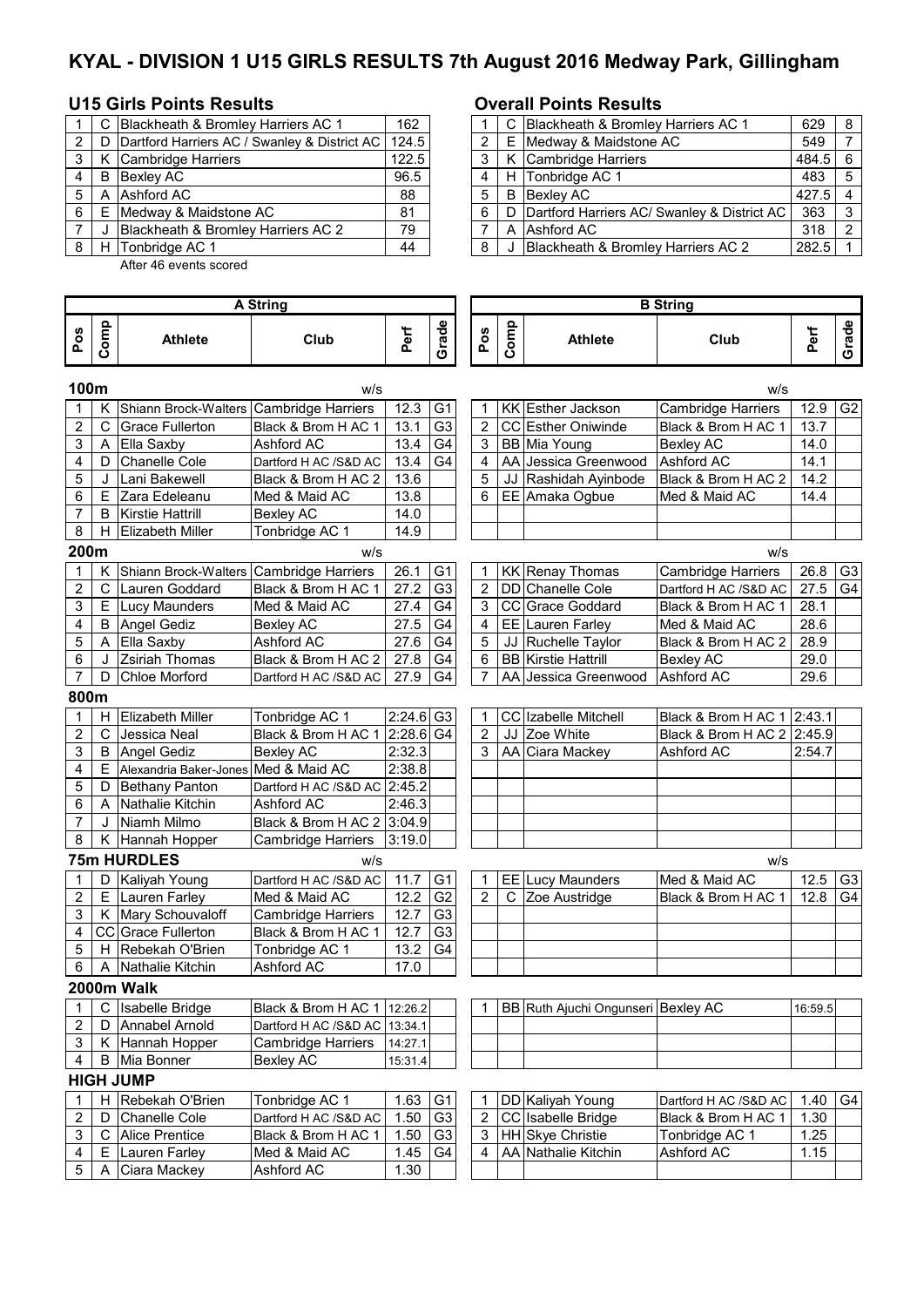### **LONG JUMP**

| 1              | D              | <b>Chloe Morford</b>                | Dartford H AC /S&D AC                                                             | 4.65                                                                                | G4             | 1              | C  | Zoe Martial                            | Black & Brom H AC 1         | 4.10       |  |
|----------------|----------------|-------------------------------------|-----------------------------------------------------------------------------------|-------------------------------------------------------------------------------------|----------------|----------------|----|----------------------------------------|-----------------------------|------------|--|
| $\overline{2}$ | E              | Zara Edeleanu                       | Med & Maid AC                                                                     | $\overline{2}$<br>4.59<br>G4<br><b>KK Renay Thomas</b><br><b>Cambridge Harriers</b> |                | 4.09           |    |                                        |                             |            |  |
| 3              |                | AA Ella Saxby                       | Ashford AC                                                                        | 4.40                                                                                |                | 3              |    | DD Kaliyah Young                       | Dartford H AC /S&D AC       | 3.96       |  |
| 4              |                | K Mary Schouvaloff                  | <b>Cambridge Harriers</b>                                                         | 4.40                                                                                |                | 4              | Α  | Ciara Mackey                           | Ashford AC                  | 3.91       |  |
| 5              |                | CC Kamiyla Robinson-Pascal          | Black & Brom H AC 1                                                               | 4.18                                                                                |                | 5              |    | EE Bethany Neal                        | Med & Maid AC               | 3.83       |  |
| 6              | H              | Maisie Rixon                        | Tonbridge AC 1                                                                    | 4.12                                                                                |                | 6              |    | <b>BB</b> Mia Young                    | <b>Bexley AC</b>            | 3.81       |  |
| 7              | $\sf B$        | Kirstie Hattrill                    | <b>Bexley AC</b>                                                                  | 3.91                                                                                |                | $\overline{7}$ |    | HH Skye Christie                       | Tonbridge AC 1              | 3.40       |  |
| <b>SHOT</b>    |                |                                     |                                                                                   |                                                                                     |                |                |    |                                        |                             |            |  |
| 1              |                | CC Hannah Macaulay                  | Black & Brom H AC 1                                                               | 11.43                                                                               | G <sub>1</sub> | 1              |    | BB Ruth Ajuchi Ongunseri Bexley AC     |                             | 6.27       |  |
| 2              | Κ              | Nana Gyedu                          | Cambridge Harriers                                                                | 10.56                                                                               | G <sub>2</sub> | $\overline{2}$ | J  | <b>Skye Cook</b>                       | Black & Brom H AC 2         | 5.46       |  |
| 3              | A              | <b>Freya Simkins</b>                | Ashford AC                                                                        | 8.03                                                                                |                | 3              | D  | Amy Willard                            | Dartford H AC /S&D AC       | 5.25       |  |
| 4              | B              | Rebeccah Ajuchi Ongunseri Bexley AC |                                                                                   | 6.75                                                                                |                |                |    |                                        |                             |            |  |
| 5              | JJ             | Kendaa Cameron-Chavannes            | Black & Brom H AC 2                                                               | 6.41                                                                                |                |                |    |                                        |                             |            |  |
| $\,6\,$        |                | DD Annabel Arnold                   | Dartford H AC /S&D AC                                                             | 5.30                                                                                |                |                |    |                                        |                             |            |  |
| <b>DISCUS</b>  |                |                                     |                                                                                   |                                                                                     |                |                |    |                                        |                             |            |  |
| 1              | $\mathsf C$    | Hannah Macaulay                     | Black & Brom H AC 1                                                               | 29.68                                                                               | G1             | 1              |    | CC Kareena Galley                      | Black & Brom H AC 1         | $26.87$ G2 |  |
| $\overline{2}$ | A              | <b>Freya Simkins</b>                | Ashford AC                                                                        | 23.37                                                                               | G3             | $\overline{2}$ |    | DD Annabel Arnold                      | Dartford H AC /S&D AC       | 13.00      |  |
| 3              |                | K Nana Gyedu                        | Cambridge Harriers                                                                | 21.72                                                                               | G4             | 3              | B  | Rebeccah Ajuchi Ongunseri Bexley AC    |                             | 11.65      |  |
| 4              |                | E Zara Edeleanu                     | Med & Maid AC                                                                     | 17.09                                                                               |                |                |    |                                        |                             |            |  |
| 5              | D              | Amy Willard                         | Dartford H AC /S&D AC                                                             | 16.89                                                                               |                |                |    |                                        |                             |            |  |
| 6              | J              | <b>Skye Cook</b>                    | Black & Brom H AC 2                                                               | 14.90                                                                               |                |                |    |                                        |                             |            |  |
| $\overline{7}$ |                | BB Ruth Ajuchi Ongunseri Bexley AC  |                                                                                   | 12.79                                                                               |                |                |    |                                        |                             |            |  |
|                | <b>JAVELIN</b> |                                     |                                                                                   |                                                                                     |                |                |    |                                        |                             |            |  |
| $\mathbf{1}$   | $\cdot$        | <b>Skye Cook</b>                    | Black & Brom H AC 2 21.73                                                         |                                                                                     |                | 1              |    | <b>DD</b> Chloe Morford                | Dartford H AC /S&D AC 11.79 |            |  |
| 2              | B              | Mia Bonner                          | <b>Bexley AC</b>                                                                  | 20.09                                                                               |                | 2              |    | BB Rebeccah Ajuchi Ongunseri Bexley AC |                             | 10.35      |  |
| 3              |                | <b>KK Nana Gyedu</b>                | Cambridge Harriers                                                                | 13.96                                                                               |                | 3              | JJ | Kendaa Cameron-Chavannes               | Black & Brom H AC 2         | 10.11      |  |
| 4              |                | C Kareena Galley                    | Black & Brom H AC 1                                                               | 13.82                                                                               |                | 4              | Κ  | Hannah Hopper                          | <b>Cambridge Harriers</b>   | 7.40       |  |
| 5              |                | D Amy Willard                       | Dartford H AC /S&D AC                                                             | 12.03                                                                               |                |                |    |                                        |                             |            |  |
| 6              |                | A Freya Simkins                     | Ashford AC                                                                        | 11.38                                                                               |                |                |    |                                        |                             |            |  |
| <b>RELAYS</b>  |                |                                     |                                                                                   |                                                                                     |                |                |    |                                        |                             |            |  |
| 4x100m         |                |                                     |                                                                                   |                                                                                     |                |                |    |                                        |                             |            |  |
| 1              |                | K Cambridge Harriers                | Esther Jackson, Mary Schouvaloff, Renay Thomas, Shiann Brock-Walters              |                                                                                     |                |                |    |                                        |                             | 49.9       |  |
| $\overline{c}$ | $\mathsf C$    | Black & Brom H AC 1                 | Zoe Martial, Holly Mpassy, Grace Goddard, Grace Fullerton                         |                                                                                     |                |                |    |                                        |                             | 53.5       |  |
| 3              | E              | Med & Maid AC                       | Bethany Neal, Lucy Maunders, Lauren Farley, Zara Edeleanu                         |                                                                                     |                |                |    |                                        |                             | 54.4       |  |
| 4              | D              |                                     | Dartford H AC /S&D AC Chanelle Cole, Bethany Panton, Chloe Morford, Kaliyah Young |                                                                                     |                |                |    |                                        |                             | 55.5       |  |
| 5              |                |                                     | Black & Brom H AC 2 Lani Bakewell, Emily Purser, Rashidah Ayinbode, Emily Purser  |                                                                                     |                |                |    |                                        |                             | 55.6       |  |
| 6              | A              | <b>Ashford AC</b>                   | Ella Saxby, Jessica Greenwood, Ciara Mackey, Nathalie Kitchin                     |                                                                                     |                |                |    |                                        |                             | 56.8       |  |
| $\overline{7}$ | B              | <b>Bexley AC</b>                    | Kirstie Hattrill, Mia Young, Angel Gediz, Mia Bonner                              |                                                                                     |                |                |    |                                        |                             | 57.0       |  |
| 4x300m         |                |                                     |                                                                                   |                                                                                     |                |                |    |                                        |                             |            |  |

|  | c   Black & Brom H AC 1   Grace Goddard, Zoe Austridge, Holly Mpassy, Lauren Goddard                   | 13:02  |  |
|--|--------------------------------------------------------------------------------------------------------|--------|--|
|  | 2   k   Cambridge Harriers   Emmah Kuye, Renay Thomas, Mary Schouvaloff, Shiann Brock-Walters          | 3:06.3 |  |
|  | Black & Brom H AC 2   Meeka Duhaney-Pinnock, Zsiriah Thomas, Ruchelle Taylor, Kendaa Cameron-Chavannes | 3:30.9 |  |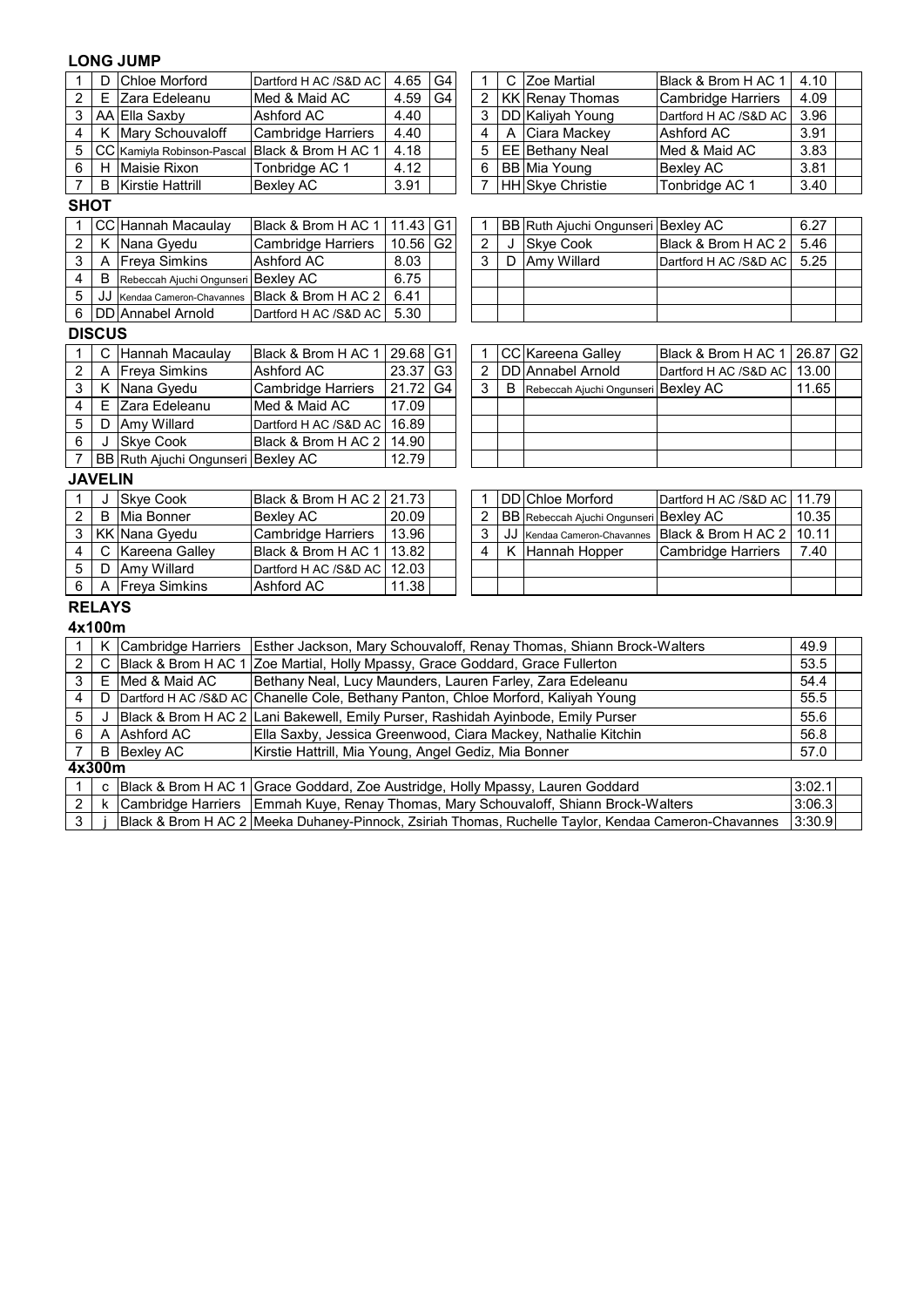| NON-SCORING RESULTS 7th August 2016 Medway Park, Gillingham |  |  |
|-------------------------------------------------------------|--|--|
|                                                             |  |  |

|                         | <b>Athlete</b>        | Club                      | Perf   | Grade          |
|-------------------------|-----------------------|---------------------------|--------|----------------|
|                         | U13 Boys              |                           |        |                |
| 100m                    |                       | W/S                       |        |                |
| 1                       | Kieran Isaac          | Med & Maid AC             | 13.8   |                |
| 200m                    |                       | W/S                       |        |                |
| 1                       | Jamie Pearce          | Med & Maid AC             | 32.3   |                |
| 800m                    |                       |                           |        |                |
| 1                       | Benjamin Campbell     | Black & Brom H AC 1       | 2:35.9 |                |
| $\overline{2}$          | Jamie Witz            | Tonbridge AC 1            | 2:37.3 |                |
| 3                       | Joshua Buddle-Smith   | Black & Brom H AC 2       | 2:46.0 |                |
| $\overline{\mathbf{4}}$ | <b>Declan Cass</b>    | Med & Maid AC             | 2:56.5 |                |
|                         | 75m HURDLES           | W/S                       |        |                |
| 1                       | Jamie Pearce          | Med & Maid AC             | 16.6   |                |
|                         | <b>LONG JUMP</b>      |                           |        |                |
| $\mathbf{1}$            | James Murphy          | Med & Maid AC             | 3.12   |                |
|                         | 4x100m RELAYS         |                           |        |                |
| $\mathbf{1}$            | $-$ , $-$ , $-$ , $-$ | Black & Brom H AC 2       | 61.1   |                |
|                         | U15 Boys              |                           |        |                |
| 100m                    |                       | w/s                       |        |                |
| 1                       | Kareem Waithe         | <b>Cambridge Harriers</b> | 11.9   | G <sub>2</sub> |
| $\overline{2}$          | Steven Whitby         | <b>Ashford AC</b>         | 12.7   |                |
| 200m                    |                       |                           |        |                |
| 1                       | Henry Whichello       | Black & Brom H AC 1       | 24.8   | G <sub>3</sub> |
| $\overline{2}$          | Johnel Simpson        | <b>Cambridge Harriers</b> | 24.9   | G4             |
| 3                       | Spike Purdie          | <b>Ashford AC</b>         | 25.7   |                |
| 4                       | Ewan Wood             | Tonbridge AC 1            | 26.8   |                |
| 5                       | Jonathan Abbott       | Black & Brom H AC 2       | 29.5   |                |
|                         | <b>LONG JUMP</b>      |                           |        |                |
| 1                       | <b>Rico Cottell</b>   | Black & Brom H AC 1       | 5.30   | G <sub>3</sub> |
| 2                       | <b>Steven Abbott</b>  | Med & Maid AC             | 4.69   |                |
| 3                       | Jonathan Abbott       | Black & Brom H AC 2       | 3.78   |                |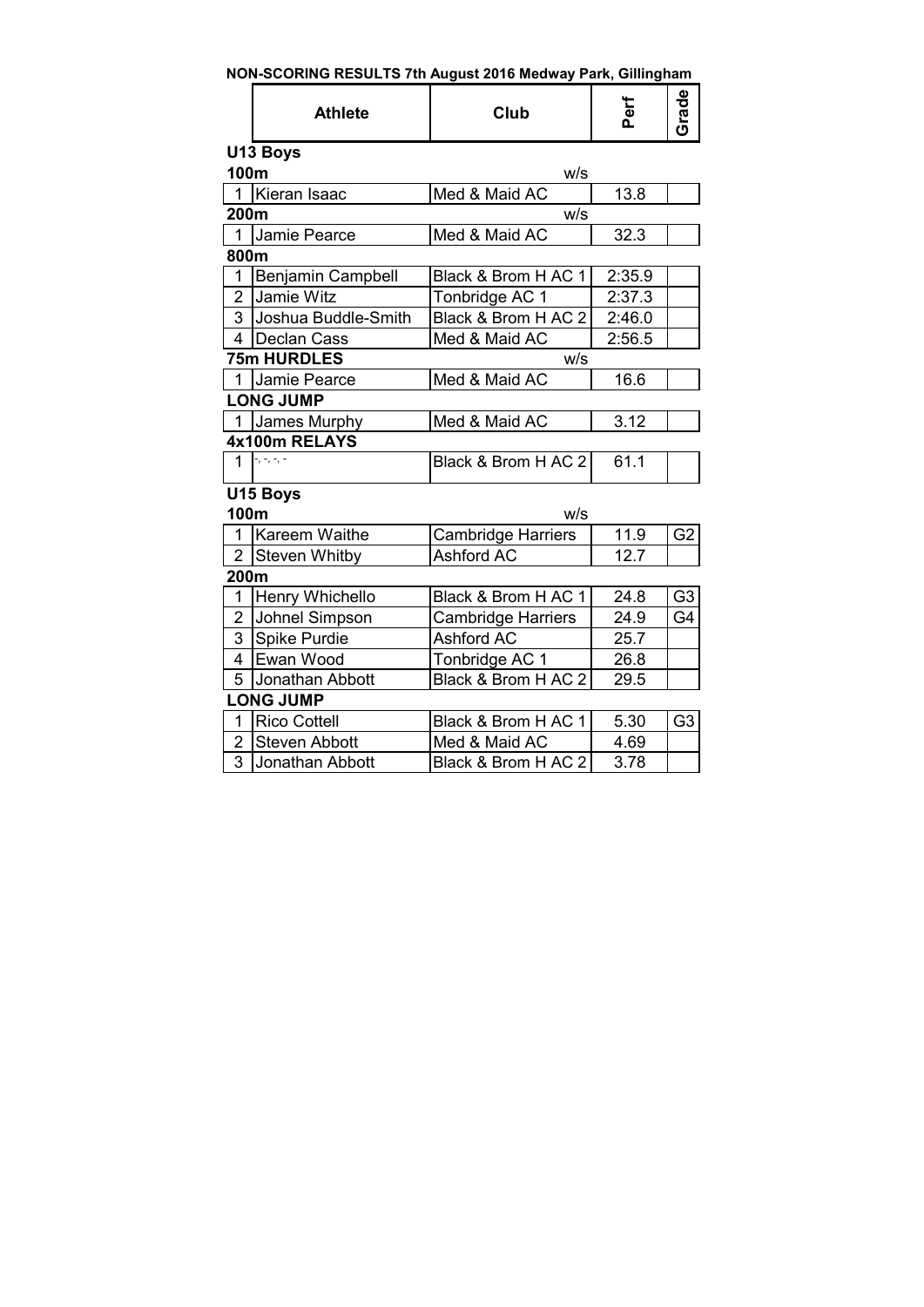|                | <b>U13 Girls</b>                                               |                           |        |                |
|----------------|----------------------------------------------------------------|---------------------------|--------|----------------|
| 75m            |                                                                | W/S                       |        |                |
| 1              | Samira Sylla                                                   | <b>Cambridge Harriers</b> | 10.6   | G <sub>2</sub> |
| $\overline{2}$ | Daiz'a Foster                                                  | Black & Brom H AC 2       | 10.9   | G <sub>3</sub> |
| 3              | <b>Chloe Skipp</b>                                             | Black & Brom H AC 1       | 11.3   | G4             |
| 4              | Naomi Parrott                                                  | <b>Ashford AC</b>         | 11.6   |                |
| 5              | Jessica Marden                                                 | Tonbridge AC 1            | 11.9   |                |
| 800m           |                                                                |                           |        |                |
|                | 1 Charlotte Waters                                             | Dartford H AC / S&D AC    | 3:04.7 |                |
|                | 70m HURDLES                                                    | w/s                       |        |                |
|                | 1 Elizabeth Zebo                                               | <b>Cambridge Harriers</b> | 14.2   |                |
|                | <b>LONG JUMP</b>                                               |                           |        |                |
|                | 1 Zoe Obamakinwa                                               | Med & Maid AC             | 3.52   |                |
| <b>SHOT</b>    |                                                                |                           |        |                |
|                | 1 Zara Obamakinwa                                              | Med & Maid AC             | 9.79   | G <sub>1</sub> |
|                | 2 Jessica Marden                                               | Tonbridge AC 1            | 5.99   |                |
|                | <b>DISCUS</b>                                                  |                           |        |                |
|                | 1 Zara Obamakinwa                                              | Med & Maid AC             | 30.93  | G <sub>1</sub> |
|                | <b>JAVELIN</b>                                                 |                           |        |                |
|                | 1 Zara Obamakinwa                                              | Med & Maid AC             | 14.82  |                |
|                | U15 Girls                                                      |                           |        |                |
| 100m           |                                                                | w/s                       |        |                |
|                | 1 Emmah Kuye                                                   | <b>Cambridge Harriers</b> | 13.3   | G4             |
|                | 2 Rahmat Ottun                                                 | Black & Brom H AC 1       | 13.6   |                |
|                | 3 Meeka Duhaney-Pinnock Black & Brom H AC 2                    |                           | 14.7   |                |
| 200m           |                                                                | w/s                       |        |                |
| $\mathbf{1}$   | <b>Esther Jackson</b>                                          | <b>Cambridge Harriers</b> | 26.5   |                |
|                | 2 Zoe Martial                                                  | Black & Brom H AC 1       | 28.5   |                |
| 3              | <b>Bethany Neal</b>                                            | Med & Maid AC             | 30.4   |                |
| $\overline{4}$ | <b>Emily Purser</b>                                            | Black & Brom H AC 2       | 31.1   |                |
|                | <b>75m HURDLES</b>                                             | w/s                       |        |                |
|                | 1 Isabelle Bridge                                              | Black & Brom H AC 1       | 14.6   |                |
|                | <b>LONG JUMP</b>                                               |                           |        |                |
|                | 1 Grace Goddard                                                | Black & Brom H AC 1       | 4.34   |                |
|                | 4x100m RELAYS                                                  |                           |        |                |
| 1              | Alice Prentice, Rahmat Ottun,<br>Jessica Neal, Esther Oniwinde | Black & Brom H AC 1       | 56.3   |                |